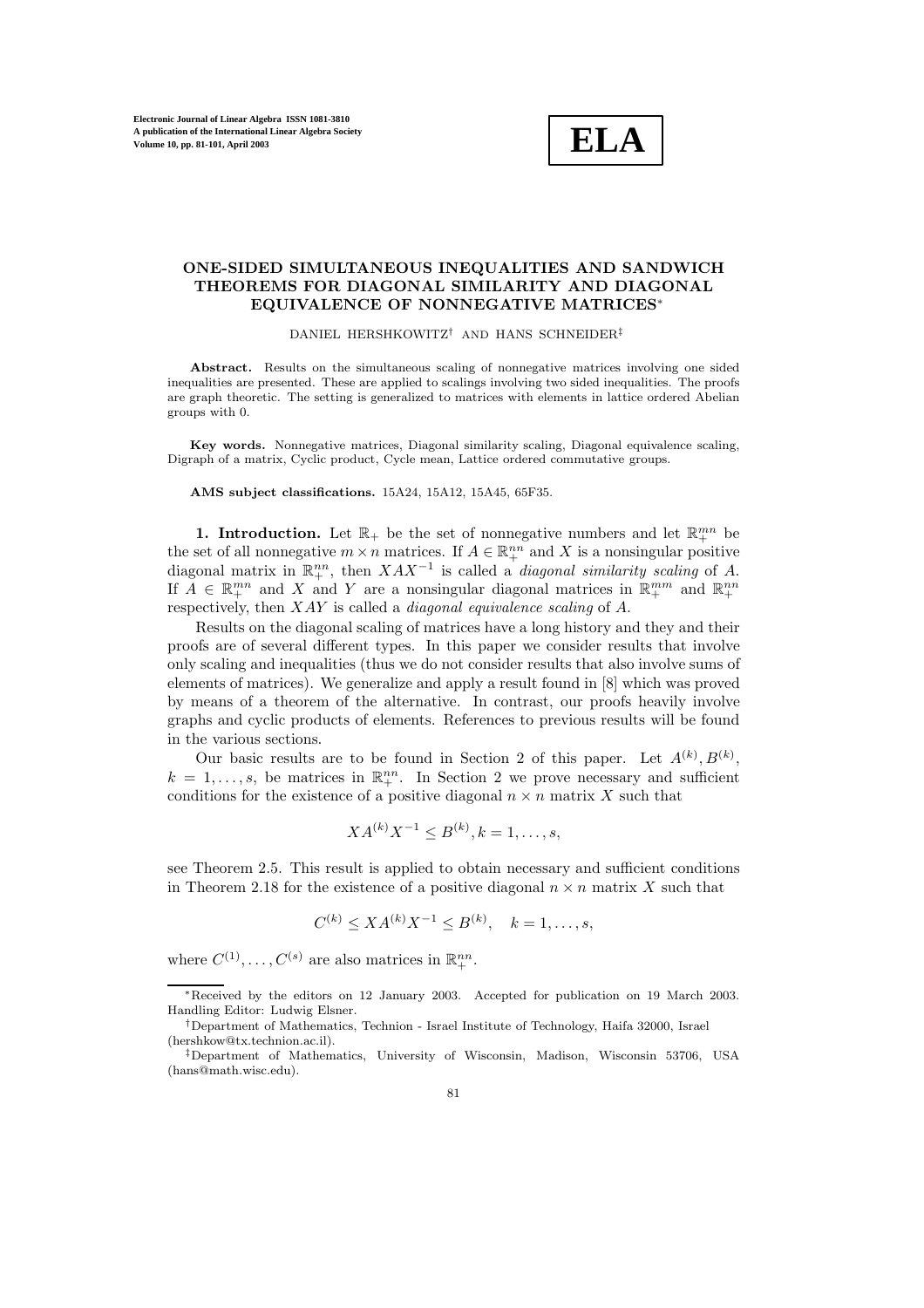

In Section 3, we find necessary and sufficient conditions in Corollary 3.4 such that there exists a positive diagonal matrix  $X$  such that

$$
lA^{(k)} \leq XB^{(k)}X^{-1}, k = 1, \dots, s,
$$

for a given positive number  $l$  and, in Theorem 3.8, we obtain conditions equivalent to

$$
lB \leq XAX^{-1} \leq uB,
$$

for given positive  $l$  and  $u$ .

In Section 4 we prove analogous results on diagonal equivalence. In Section 5 we generalize the setting of our results to lattice ordered commutative groups with an additional minimal element 0. Some results for the noncommutative case may be found in [4]. Results with the order relations reversed could be obtained by adjoining a maximal element in place of a minimal element.

**2. Simultaneous diagonal similarity.** NOTATION 2.1. Let A and B be matrices in  $\mathbb{R}^{mn}_+$ .

(i) We denote by  $A/B$  the  $m \times n$  matrix defined by

$$
(A/B)_{ij} = \begin{cases} a_{ij}/b_{ij} & \text{if } b_{ij} \neq 0\\ 0 & \text{otherwise} \end{cases}
$$

(ii) We denote by  $1/B$  the  $m \times n$  matrix defined by

$$
(1/B)_{ij} = \begin{cases} 1/b_{ij} & \text{if } b_{ij} \neq 0\\ 0 & \text{otherwise} \end{cases}
$$

(iii) For matrices  $A^{(1)}, \ldots, A^{(s)}, B^{(1)}, \ldots, B^{(s)}$  in  $\mathbb{R}^{mn}_+$  we define the matrix

$$
Q = \max\{(A^{(1)}/B^{(1)}), \ldots, (A^{(s)}/B^{(s)})\}
$$

by

$$
q_{ij} = \max\{(A^{(1)}/B^{(1)})_{ij}, \ldots, (A^{(s)}/B^{(s)})_{ij}\}, \quad i, j = 1, \ldots, n.
$$

Similarly, we define the matrix

$$
R = \min\{(A^{(1)}/B^{(1)}), \dots, (A^{(s)}/B^{(s)})\}
$$

by

$$
r_{ij} = \min\{(A^{(1)}/B^{(1)})_{ij}, \ldots, (A^{(s)}/B^{(s)})_{ij}\}, \quad i, j = 1, \ldots, n.
$$

NOTATION 2.2. Let  $\Gamma$  be a digraph.

- (i) For a path  $\alpha$  in  $\Gamma$  we denote by  $|\alpha|$  the number of arcs in  $\alpha$ .
- (ii) For a vertex i in  $\Gamma$  we denote by  $\mathcal{P}_i(\Gamma)$  be the set of all nonempty paths ending at i (whatever their length may be).
- (iii) For a (simple) cycle  $\gamma$  in  $\Gamma$  we identify  $\gamma$  with the set of arcs that form the cycle.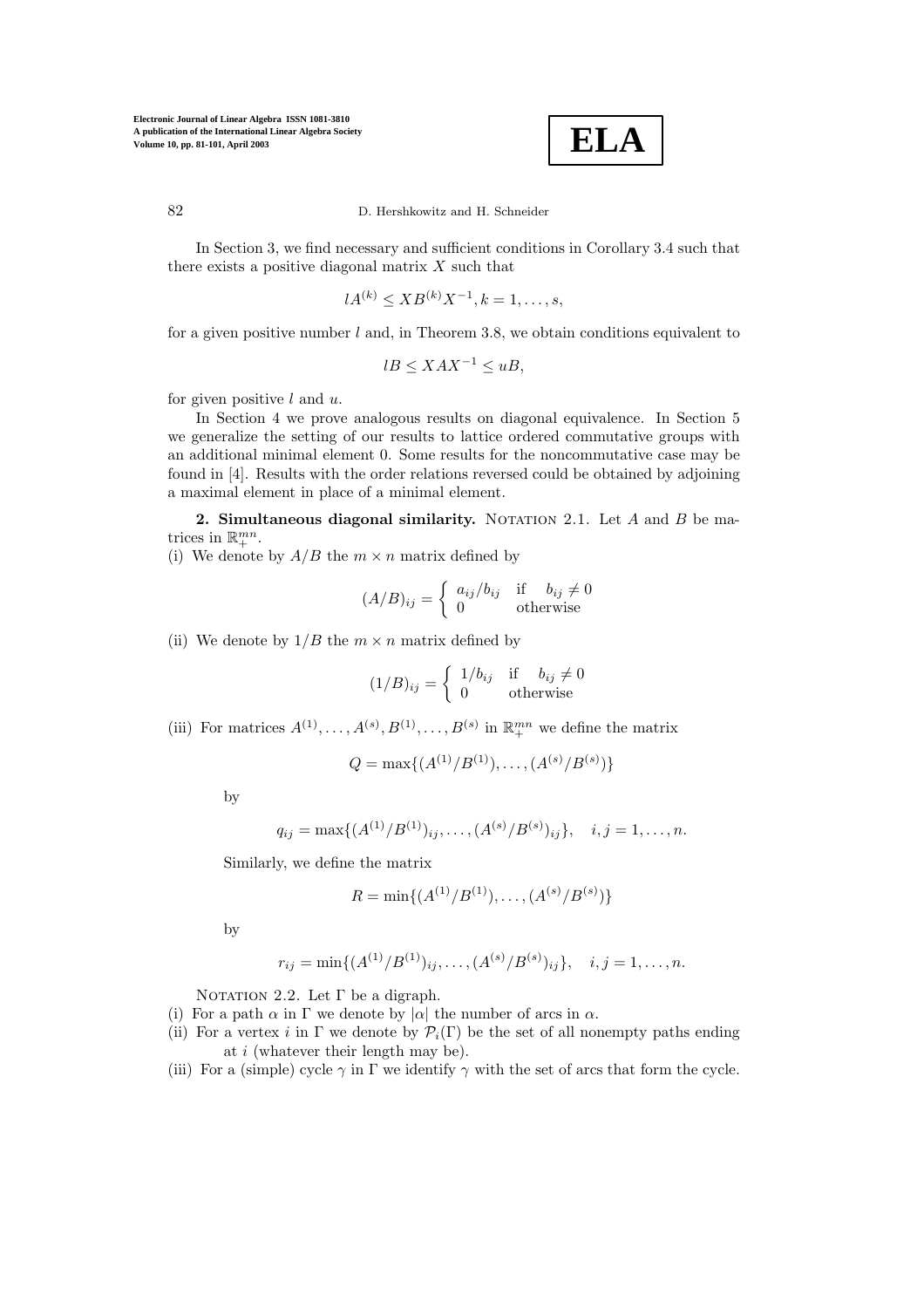

NOTATION 2.3. Let  $n$  be a positive integer.

- (i) We denote by  $\Gamma_n$  the complete digraph with vertices  $\{1,\ldots,n\}$ .
- (ii) Let M be an  $n \times n$  matrix. For a set  $\alpha$  of arcs in  $\Gamma_n$  we denote by  $\Pi_{\alpha}(M)$  the product  $\Pi_{(i,j)\in\alpha}m_{ij}$ . If  $\alpha$  is a cycle in  $\Gamma_n$ , then the product  $\Pi_{\alpha}(M)$  is said to be a cyclic product of the matrix M.

DEFINITION 2.4. Let M be an  $n \times n$  matrix. The *digraph*  $\Gamma(M)$  of M is defined to be the digraph with vertices  $\{1,\ldots,n\}$  and where there is an arc from i to j if and only if  $m_{ii} \neq 0$ .

THEOREM 2.5. Let  $A^{(k)}, B^{(k)}, k = 1, \ldots, s$ , be matrices in  $\mathbb{R}^{nn}_+$  with  $\Gamma(A^{(k)}) \subseteq$  $\Gamma(B^{(k)}), k = 1, \ldots, s.$  Let  $Q = \max\{(A^{(1)}/B^{(1)}), \ldots, (A^{(s)}/B^{(s)})\}.$  Then the following are equivalent:

(i) The positive diagonal matrix  $X = \text{diag}(x_1, \ldots, x_n)$ , defined by

$$
x_i := \max\left\{\max_{\delta \in \mathcal{P}_i(\Gamma_n), 1 \leq |\delta| \leq n-1} \Pi_{\delta}(Q), 1\right\}, \quad i = 1, \dots, n,
$$
 (2.6)

satisfies

$$
XA^{(k)}X^{-1} \le B^{(k)}, \ k = 1, \dots, s. \tag{2.7}
$$

- (ii) There exists a positive diagonal  $n \times n$  matrix X such that (2.7) holds
- (iii) There exists a positive diagonal  $n \times n$  matrix X such that all entries of the matrix  $XQX^{-1}$  are less than or equal to 1.
- (iv) All cyclic products of the matrix Q are less than or equal to 1. *Proof.* (i)  $\Rightarrow$  (ii) is trivial.
- $(ii) \Rightarrow (iii)$  is obvious, since it follows from  $(2.7)$  that

$$
x_i q_{ij} x_j^{-1} = \max_{k=1,\dots,s} x_i (a_{ij}^{(k)}/b_{ij}^{(k)}) x_j^{-1} \le 1.
$$
 (2.8)

(iii)  $\Rightarrow$  (iv). By (iii), all cyclic products of  $XQX^{-1}$  are less than or equal to 1. But corresponding cyclic products of  $Q$  and  $XQX^{-1}$  coincide, which yields (iv).

(iv)  $\Rightarrow$  (i). Define  $x_i$ ,  $i = 1, ..., n$ , by (2.6). Since all cyclic products of Q are less than or equal to 1, it follows that actually

$$
x_i := \max\left\{\max_{\delta \in \mathcal{P}_i(\Gamma_n)} \Pi_{\delta}(Q), 1\right\}, \quad i = 1, \dots, n. \tag{2.9}
$$

Assume first that  $q_{ij} > 0$ . if  $x_i = \max_{\delta \in \mathcal{P}_i(\Gamma_n)} \Pi_{\delta}(Q)$  then, clearly,  $x_i q_{ij}$  is the maximum of path products ending at j whose last arc is  $(i, j)$ . Else, we have  $x_i = 1$ and, again,  $x_i q_{ij} = q_{ij}$  is the maximum of path products ending at j whose last arc is  $(i, j)$ . Thus, we have  $x_i q_{ij} \leq x_j$ , implying that  $x_i (a_{ij}^{(k)}/b_{ij}^{(k)}) x_j^{-1} \leq x_i q_{ij} x_j^{-1} \leq 1$ , and it follows that

$$
x_i a_{ij}^{(k)} x_j^{-1} \le x_i b_{ij}^{(k)} x_j^{-1}.
$$
\n(2.10)

If  $q_{ij} = 0$  then it follows from the graph inclusions  $\Gamma(A^{(k)}) \subseteq \Gamma(B^{(k)})$  that  $a_{ij}^{(k)} =$  $(0, b_{ij}^{(k)} \ge 0, \text{ and so } x_i a_{ij}^{(k)} x_j^{-1} = 0 \le x_i b_{ij}^{(k)} x_j^{-1}.$  It now follows that  $(2.10)$  holds for all i, j and k, and so the diagonal matrix  $X = diag(x_1, \ldots, x_n)$  satisfies (i).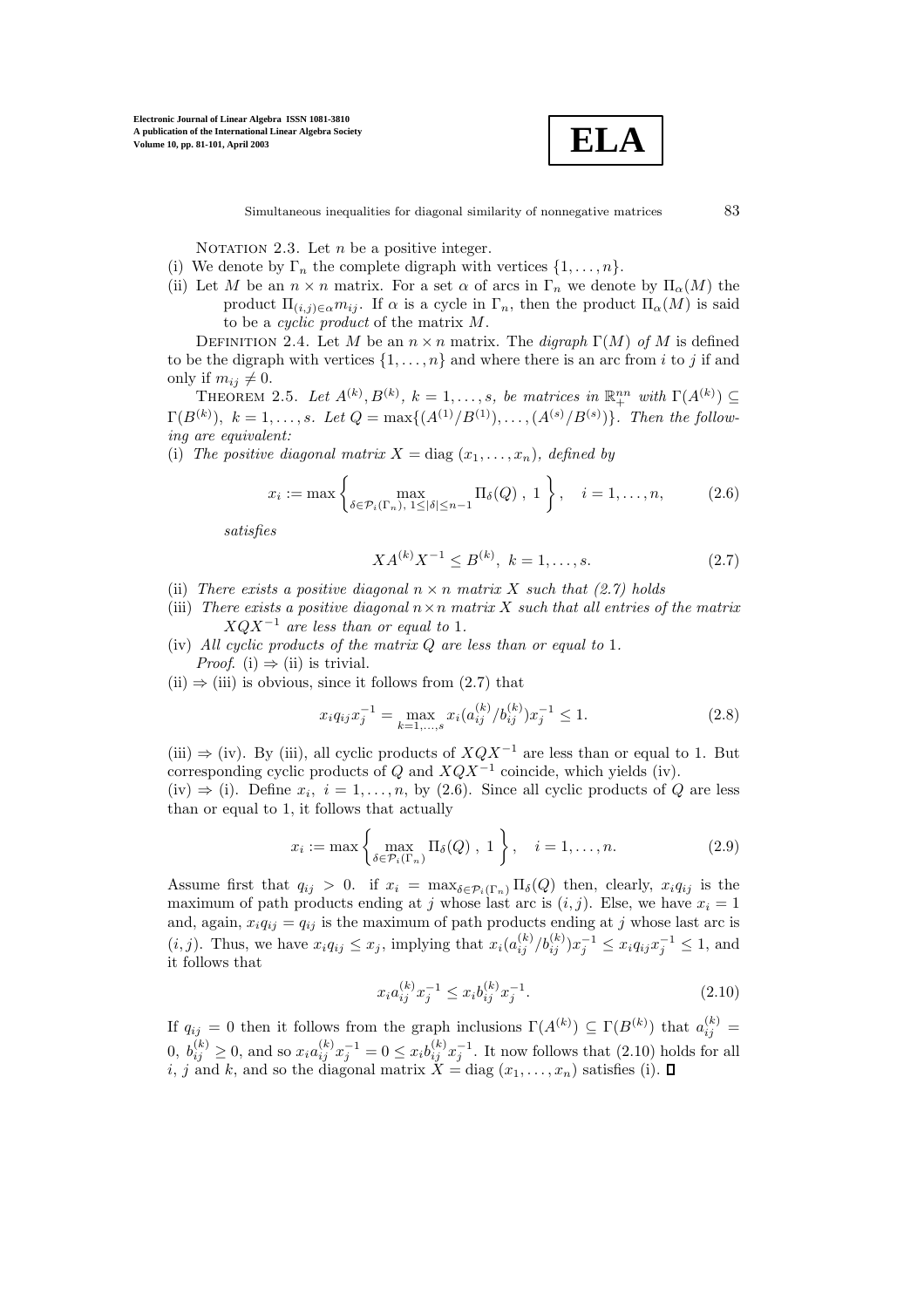**ELA**

We observe that, for  $k = 1$  and  $B = E$ , the all 1's matrix, a result equivalent to Theorem 2.5 was proven by Fiedler-Ptak [5, Theorem 2.2] using a graph theoretic argument close to our proof of Theorem 2.5. This was preceded by Afriat [1, Theorem 7.1] who essentially proved the equivalence of (ii) and (iii) in the same special case of Theorem 2.5 by means of a theorem of the alternative . In these papers the result is stated additively. For  $k = 1$  and irreducible matrices A and B this result also appears in [6, Theorem 3.3], and in [4, Theorem 4.1] in the setting of lattice ordered (non-commutative) groups.

REMARK 2.11. Let  $A^{(k)}, B^{(k)}, k = 1, \ldots, s$ , be matrices in  $\mathbb{R}^{nn}_{+}$ , and let  $R =$  $\min\{(B^{(1)}/A^{(1)}),\ldots,(B^{(s)}/A^{(s)})\}$ . By Notation 2.1 we have  $(A^{(k)}/B^{(k)})_{ij}\neq 0$  if and only if  $a_{ij}^{(k)}b_{ij}^{(k)} \neq 0$ . Thus,  $(A^{(k)}/B^{(k)})_{ij} = 0$  if and only if  $(B^{(k)}/A^{(k)})_{ij} = 0$ . It follows that if  $r_{ij} > 0$ , then  $q_{ij} > 0$ . Also, in this case we have  $r_{ij} = 1/q_{ij}$ . Therefore, Condition (iii) of Theorem 2.5 implies the following condition:

**(v)** All nonzero cyclic products of the matrix R are greater than or equal to 1.

The converse, however, does not hold in general, since  $q_{ij} > 0$  does not necessarily imply that  $r_{ij} > 0$ . For example, if one of the matrices  $A^{(k)}$  is a zero matrix then  $R = 0$ . Nevertheless, in the case that  $s = 1$  we indeed have  $q_{ij} > 0$  if and only if  $r_{ij} > 0$ , and thus in this case Condition (v) above is equivalent to the conditions of Theorem 2.5.

REMARK 2.12. Since  $XA^{(k)}X^{-1} \leq B^{(k)}$  is equivalent to  $A^{(k)} \leq X^{-1}B^{(k)}X$ , it follows immediately that the second statement of Theorem 2.5 is also equivalent to the existence of a positive diagonal matrix  $Y \in \mathbb{R}^{nn}_{+}$  such that  $A^{(k)} \leq Y B^{(k)} Y^{-1}$ ,  $k =$  $1, \ldots, s$ .

REMARK 2.13. In general, the scaling obtained by  $(2.6)$  is not the unique diagonal similarity that satisfies Condition (ii). For example, if we define

$$
p_i = \max_{\delta \in \mathcal{P}_i(\Gamma_n), 1 \le |\delta| \le n} \Pi_{\delta}(Q), \quad i = 1, \dots, n,
$$
\n(2.14)

then any positive diagonal matrix  $X$  which satisfies

$$
\begin{cases}\n x_i = p_i, & \text{if } p_i \ge 1, \\
p_i \le x_i \le 1, & \text{otherwise,} \n\end{cases}
$$
\n(2.15)

also satisfies (2.7). However, in this paper the main focus is on the applications of the equivalence of Conditions (ii), (iii) and (iv) of Theorem 2.5, and therefore we do not attempt to determine the set of positive diagonal matrices which satisfy (2.7) or (equivalently) Condition (iii) of Theorem 2.5. We note that further inequality requirements stronger than Condition (iii) can be satisfied, and that these lead to a unique scaling matrix X (up to constants) when  $Q$  is irreducible, see [13] and [14]. Finally, we observe that conditions similar to (i) of Theorem 2.5 that lead to computational tests could be added to most of our subsequent theorems, though these are stated as existence theorems.

REMARK 2.16. We note that Theorem 2.5 yields an efficient  $O(n^3)$  algorithm for testing simultaneous diagonal similarity to satisfy the inequalities  $(2.7)$ . For if X is the matrix defined by (2.6), then the required scaling exists if and only if  $XQX^{-1}$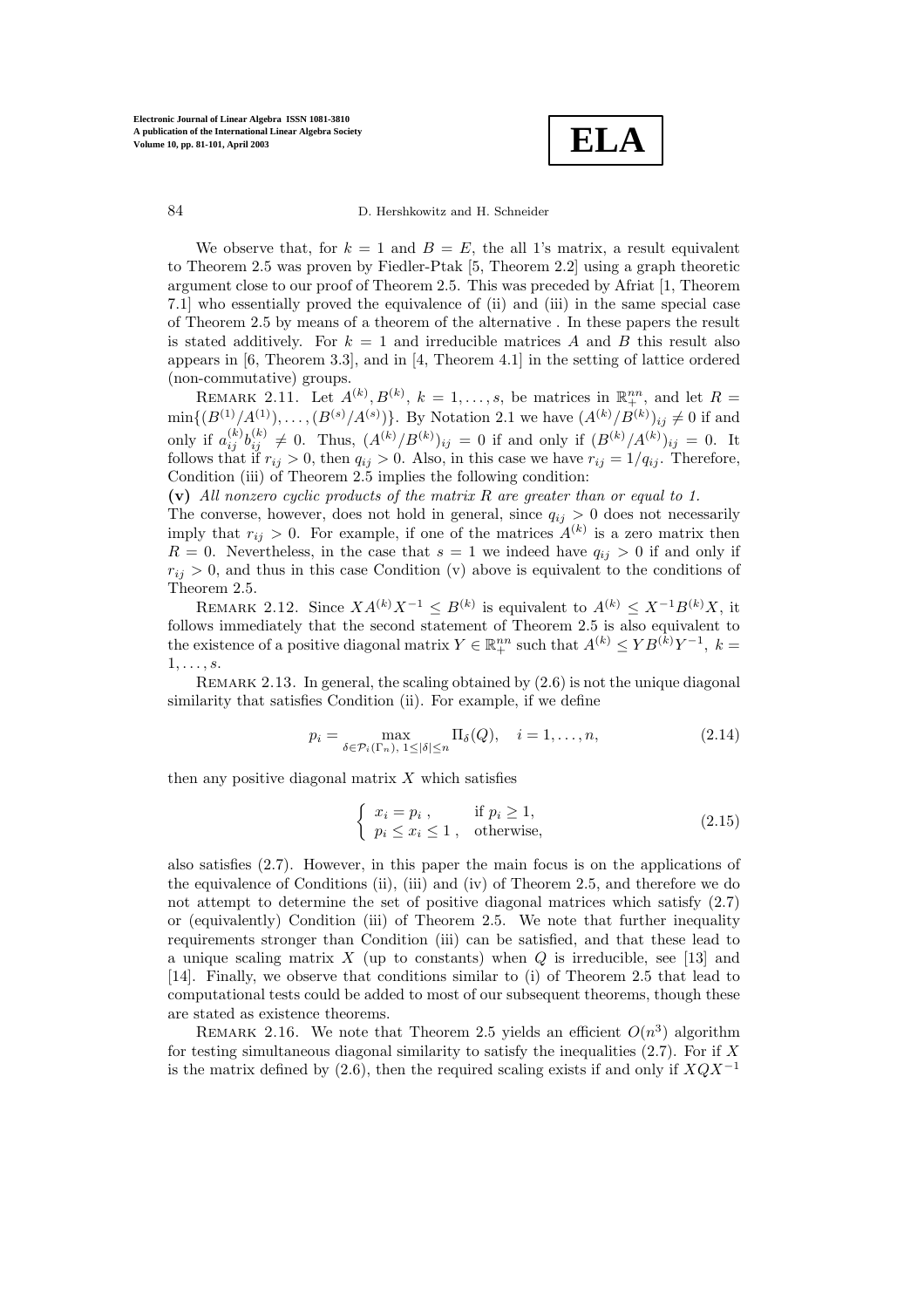

satisfies Condition (iii), in which case one such scaling is given by  $X$ . We now give more detail on the computation involved.

- Step 1. Find the elementwise quotients of the matrices  $A_i, B_i, i = 1, \ldots, s$  (treating 0/0 as 0) and then take the elementwise maximum.
- Step 2. We next compute the maximal path products defined in 2.6 by starting with the vector  $x^0 = [1, \ldots, 1] \in \mathbb{R}^n$  and successively compute the multiplicative max algebra products  $x^i = x^{i-1} \otimes Q$ ,  $i = 1,..., n-1$ . We then put  $x =$  $\max(x^0,\ldots,x^{n-1})$ , see [2, Algorithm 3.4] for a related algorithm and remarks following [2, Theorem 4.1] for further explanation.

Step 3. Put  $X = diag(x)$ . This is the matrix X of (2.7).

Then *either* all elements of  $XQX^{-1}$  are less than or equal to 1, in which case X satisfies  $(2.7)$  or no X satisfying  $(2.7)$  exist. It should be noted that in Step 2 we could equally put  $x = \max(x^1, \ldots, x^n)$ , and thus obtain  $x_i = p_i, i = 1, \ldots, n$ , where the  $p_i$  are given by (2.14). In general, we obtain a different scaling satisfying (2.7). Our algorithm can be applied to several of our theorems below. For example, it will find a matrix  $X$  that satisfies Condition (i) Theorem 2.18 below or determine that no such X exists. Note also, that by putting  $C^k = B^k$ ,  $k = 1, \ldots, s$ , in Theorem 2.18 we can find a matrix X that simultaneous satisfies  $XA^{k}X^{-1} = B^{k}$ ,  $k = 1, ..., s$ , if any such  $X$  exists.

THEOREM 2.17. Let  $A^{(k)}$ ,  $B^{(k)}$ ,  $C^{(k)}$  be matrices in  $\mathbb{R}^{nn}_{+}$  with  $\Gamma(C^{(k)}) \subseteq \Gamma(A^{(k)})$  $\subset \Gamma(B^{(k)}), k = 1, \ldots, s$ . Let X be a positive diagonal  $n \times n$  matrix. Then the following are equivalent:

(i) 
$$
C^{(k)} \le X A^{(k)} X^{-1} \le B^{(k)}, \quad k = 1, ..., s.
$$

(ii) 
$$
XA^{(k)}X^{-1} \leq B^{(k)}, \quad k = 1, ..., s
$$

and  $X(C^{(k)})^t X^{-1} \leq (A^{(k)})^t, \quad k = 1, \ldots, s.$ 

*Proof.* The result follows since  $C^{(k)} \leq X A^{(k)} X^{-1}$  is equivalent to  $X^{-1} C^{(k)} X \leq$  $A^{(k)}$ , which in turn is equivalent to  $X(C^{(k)})^t X^{-1} \leq (A^{(k)})^t$ .

Combining Theorem 2.5 and Theorem 2.17 we now obtain one of our main results. THEOREM 2.18. Let  $A^{(k)}$ ,  $B^{(k)}$ ,  $C^{(k)}$  be matrices in  $\mathbb{R}^{nn}_{+}$  with  $\Gamma(C^{(k)}) \subseteq \Gamma(A^{(k)})$  $\subseteq \Gamma(B^{(k)}), k = 1, \ldots, s$ . Let X be a positive diagonal  $n \times n$  matrix. Let  $Q =$  $\max\{(A^{(1)}/B^{(1)}), \ldots, (A^{(s)}/B^{(s)}), (C^{(1)})^t/(A^{(1)})^t, \ldots, (C^{(s)})^t/(A^{(s)})^t\}.$  Then the following are equivalent:

(i) 
$$
C^{(k)} \le X A^{(k)} X^{-1} \le B^{(k)}, \quad k = 1, ..., s.
$$

(ii) All cyclic products of the matrix  $Q$  are less than or equal to 1.

Let  $A \in \mathbb{R}^{nn}_{+}$ . In [10] and [8] the term "cycle" was defined in a more general manner in reciprocal pair with one member of this pair corresponding to a cycle of  $\max\{A, 1/A^t\}$  in the present paper. Thus, as a corollary to Theorem 2.5 and to Theorem 2.18 we obtain a result for the case  $s = 1$ , proven in [8, Theorem 4.1] by means of theorems of the alternative.

COROLLARY 2.19. Let A, B and C be matrices in  $\mathbb{R}^{nn}_{+}$  with  $\Gamma(C) \subseteq \Gamma(A) \subseteq \Gamma(B)$ . Then the following are equivalent: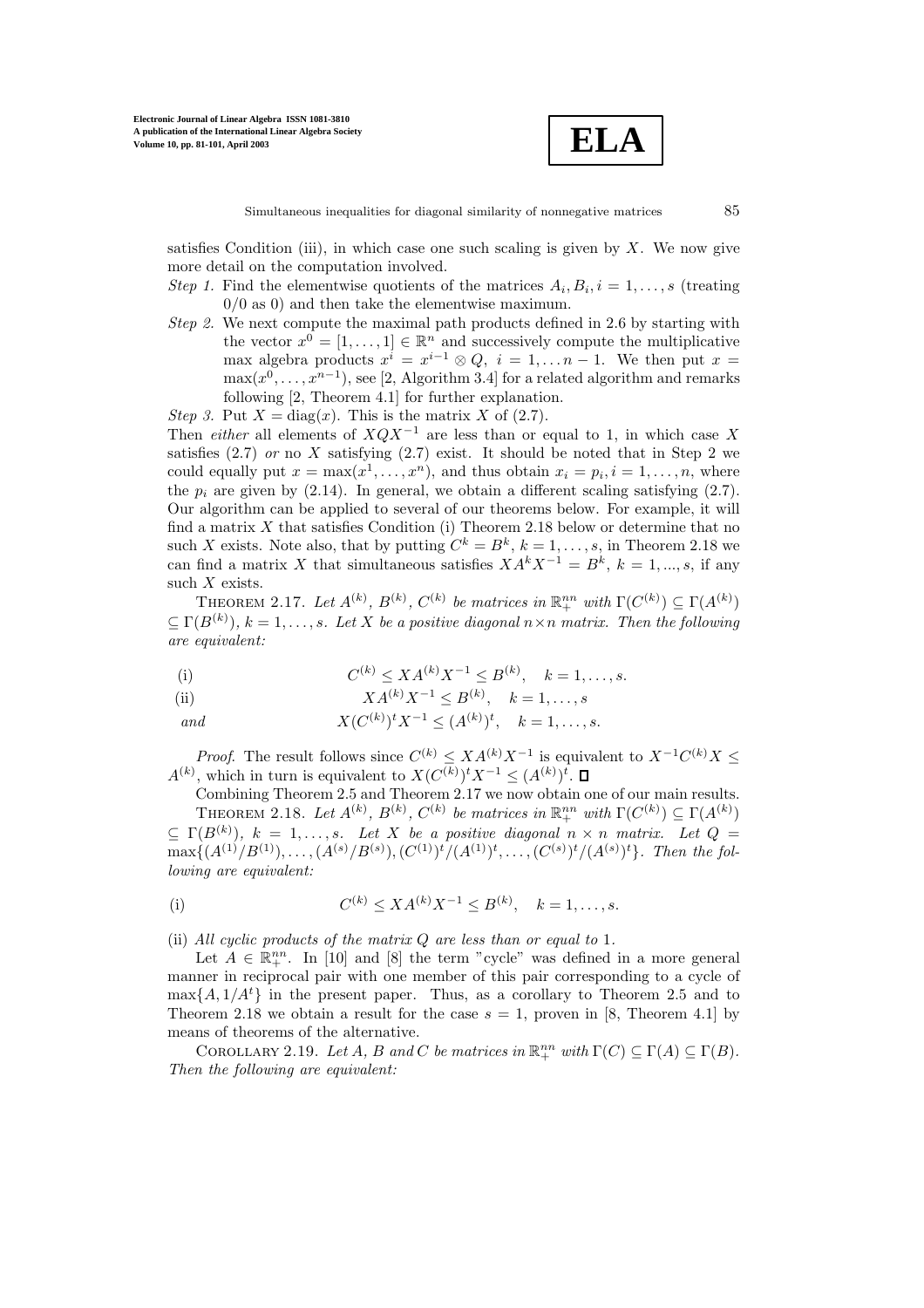**ELA**

(i) There exists a positive diagonal  $n \times n$  matrix X such that

 $C \leq XAX^{-1} \leq B$ .

- (ii) All cyclic products of the matrix  $\max\{A/B, C^t/A^t\}$  are less than or equal to 1.
- (iii) For every cycle  $\gamma$  in the graph  $\Gamma(A/B + C^t/A^t)$  and every set of arcs  $\delta, \delta \subseteq \gamma$ , we have

$$
\Pi_{\delta}(A/B)\Pi_{\gamma\backslash \delta}(C^t/A^t)\leq 1.
$$

*Proof.* (i)  $\Leftrightarrow$  (ii) follows immediately from Theorem 2.5 and Theorem 2.18. (ii)  $\Rightarrow$  (iii). Let  $Q = \max\{A/B, C^t/A^t\}$ . Note that for every i and j,  $1 \le i, j \le i$ n, we have  $(A/B)_{ij}$ ,  $(C^t/A^t)_{ij} \leq q_{ij}$ . Therefore, for every cycle  $\gamma$  in the graph  $\Gamma(A/B + C^t/A^t)$  and every set of arcs  $\delta, \delta \subseteq \gamma$ , we have

$$
\Pi_{\delta}(A/B)\Pi_{\gamma\backslash\delta}(C^t/A^t)\leq \Pi_{\gamma}(Q),
$$

and so (iii) follows from (ii).

(iii)  $\Rightarrow$  (ii). Let  $\gamma$  be a cycle in  $\Gamma(Q)$ . Let  $\delta$  be the set of arcs,  $\delta \subseteq \gamma$ , defined by  $\delta = \{(i, j): (A/B)_{ij} > (C^t/A^t)_{ij}\}.$  Note that

$$
\Pi_\gamma(Q)=\Pi_\delta(A/B)\Pi_{\gamma\backslash\delta}(C^t/A^t),
$$

and so (ii) follows from (iii).  $\blacksquare$ 

Example 2.20. Let

$$
A = \begin{bmatrix} 2 & 0 & \frac{2}{3} \\ 9 & 1 & 2 \\ 3 & \frac{1}{2} & 0 \end{bmatrix}, \quad B = \begin{bmatrix} 3 & 0 & 1 \\ 3 & 1 & 3 \\ 3 & 1 & 0 \end{bmatrix}, \quad C = \begin{bmatrix} 1 & 0 & 1 \\ 1 & 1 & 1 \\ 1 & 1 & 0 \end{bmatrix}.
$$

We have

$$
Q = \max\{A/B, C^t/A^t\} = \begin{bmatrix} \frac{2}{3} & \frac{1}{9} & \frac{2}{3} \\ 3 & 1 & 2 \\ \frac{3}{2} & \frac{1}{2} & 0 \end{bmatrix}.
$$

Applying  $(2.6)$  to the matrix  $Q$  we obtain the positive diagonal matrix

$$
X = \left[ \begin{array}{rrr} 3 & 0 & 0 \\ 0 & 1 & 0 \\ 0 & 0 & 2 \end{array} \right].
$$

Hence

$$
XQX^{-1} = \left[ \begin{array}{rrr} \frac{2}{3} & \frac{1}{3} & 1 \\ 1 & 1 & 1 \\ 1 & 1 & 0 \end{array} \right].
$$

It follows by an application of Theorem 2.7 that

$$
S = XAX^{-1} = \left[ \begin{array}{rrr} 2 & 0 & 1 \\ 3 & 1 & 1 \\ 2 & 1 & 0 \end{array} \right]
$$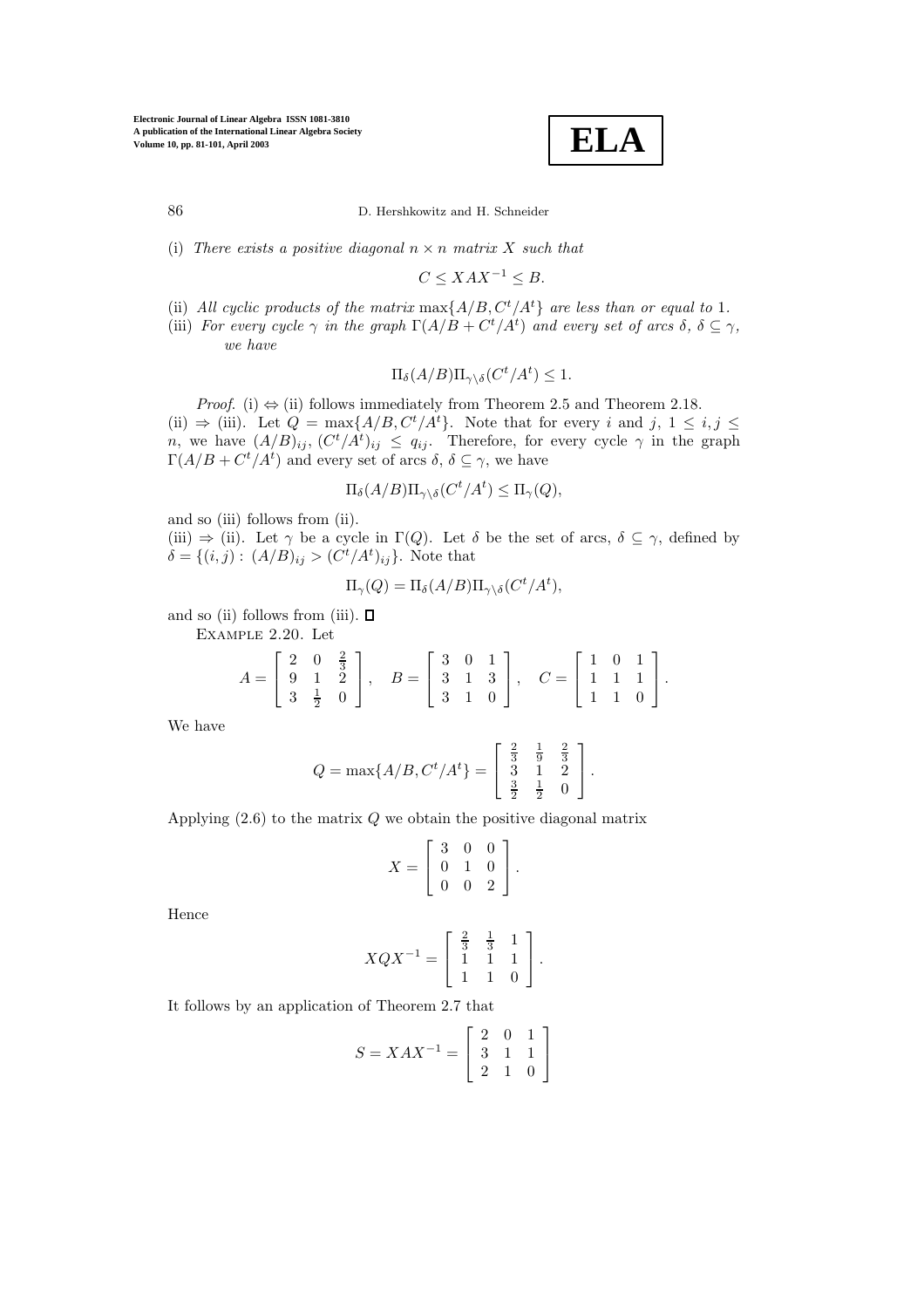

is a scaling that satisfies  $C \leq S \leq B$ . (Of course, this may be verified directly. In this particular example it is also easy to see that all cyclic products of Q are less than or equal to 1.)

However, if we replace the matrix  $C$  by the matrix

$$
\overline{C} = \left[\begin{array}{ccc} 1 & 0 & 1 \\ 1 & 1 & 2 \\ 1 & 1 & 0 \end{array}\right]
$$

then we have

$$
\overline{Q} = \max\{A/B, \overline{C}^t/A^t\} = \begin{bmatrix} \frac{2}{3} & \frac{1}{9} & \frac{2}{3} \\ 3 & 1 & 2 \\ \frac{3}{2} & 1 & 0 \end{bmatrix}.
$$

Applying (2.6) to the matrix  $\overline{Q}$  we obtain

$$
\overline{X} = \left[ \begin{array}{ccc} 3 & 0 & 0 \\ 0 & 2 & 0 \\ 0 & 0 & 2 \end{array} \right].
$$

Hence

$$
\overline{T} := \overline{XQX}^{-1} = \left[\begin{array}{ccc} \frac{2}{3} & \frac{1}{6} & 1 \\ 2 & 1 & 2 \\ 1 & 1 & 0 \end{array}\right].
$$

Since some elements of  $T$  exceed 1 it follows that there cannot be a positive diagonal matrix Z with  $\overline{C} \leq ZAZ^{-1} \leq B$ , see Remark 2.16. (In this particular example, it is also clear that the cyclic products of  $\overline{Q}$  corresponding to the cycles (2, 3) and (1, 3, 2) are greater than 1).

In order to proceed we prove the following easy lemma.

LEMMA 2.21. Let A and B be matrices in  $\mathbb{R}^{nn}_+$ , and let  $Q = \max\{A/B, B^t/A^t\}$ . Then  $\Gamma(Q) = \Gamma(Q^t)$ . Furthermore, whenever  $q_{ij} \neq 0$  we have  $q_{ij} q_{ji} \geq 1$ . Proof. Since

$$
q_{ij} \neq 0 \Leftrightarrow a_{ij}b_{ij} \neq 0 \text{ or } a_{ji}b_{ji} \neq 0 \Leftrightarrow q_{ji} \neq 0,
$$

it follows that  $\Gamma(Q) = \Gamma(Q^t)$ . Assume now that  $q_{ij} \neq 0$ . Without loss of generality assume that  $a_{ij}b_{ij} \neq 0$ . If  $a_{ji}b_{ji} = 0$  or if  $a_{ij}/b_{ij} = b_{ji}/a_{ji}$  then  $q_{ij} = a_{ij}/b_{ij}$  and  $q_{ji} = b_{ij}/a_{ij}$ , and it follows that  $q_{ij} q_{ji} = 1$ . Otherwise, we have  $a_{ji} b_{ji} \neq 0$  and  $a_{ij}/b_{ij} \neq b_{ji}/a_{ji}$ . Without loss of generality assume that  $a_{ij}/b_{ij} > b_{ji}/a_{ji} > 0$ . It follows that  $q_{ij} = a_{ij}/b_{ij}$  and  $q_{ji} = a_{ji}/b_{ji} > b_{ij}/a_{ij}$ , and so  $q_{ij}q_{ji} > 1$ . The same conclusion is obtained under the assumption that  $a_{ij}/b_{ij} < b_{ji}/a_{ji}$ .  $\Box$ 

If we now let  $B = C$  in Corollary 2.19, then we obtain the following result, originally proven in [10, Theorem 2.1], see also [8, Corollary 4.4]. These papers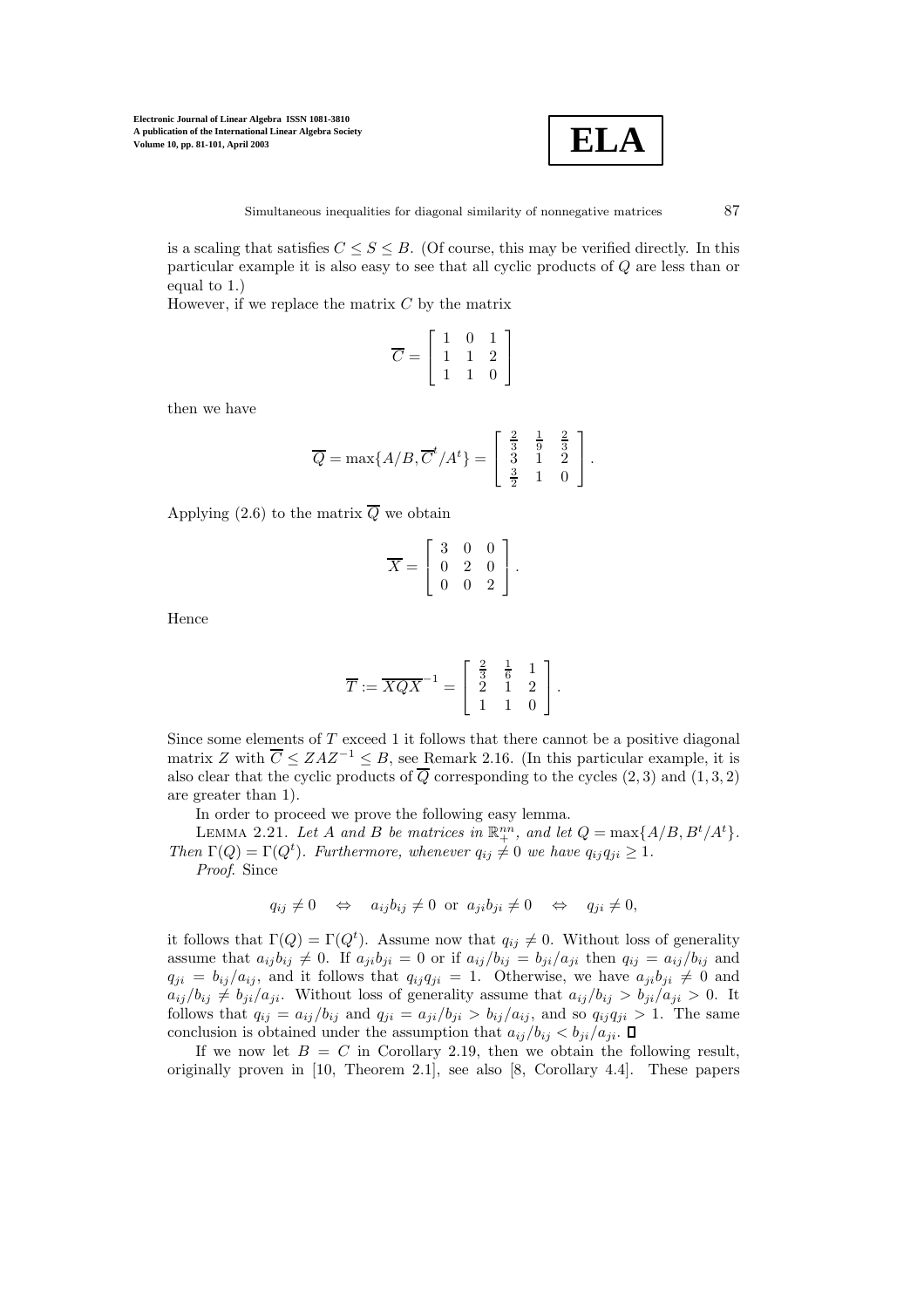**ELA**

provide references to previous results for the special case when the matrices A and B are assumed to be irreducible (which leads to a considerable simplification).

COROLLARY 2.22. Let A and B be matrices in  $\mathbb{R}^{nn}_{+}$  with  $\Gamma(A) = \Gamma(B)$ . Then the following are equivalent:

(i) There exists a positive diagonal  $n \times n$  matrix X such that

$$
XAX^{-1} = B.
$$

- (ii) All cyclic products of the matrix  $\max\{A/B, B^t/A^t\}$  are less than or equal to 1.
- (iii) All nonzero cyclic products of the matrix  $\max\{A/B, B^t/A^t\}$  are equal to 1.
- (iv) For every cycle  $\gamma$  in the graph  $\Gamma(A + A^t)$  and every set of arcs  $\delta, \delta \subseteq \gamma$ , such that  $\Pi_{\gamma \setminus \delta}(A^t) \neq 0$ , we have

$$
\frac{\Pi_{\delta}(A)}{\Pi_{\gamma\backslash\delta}(A^t)} = \frac{\Pi_{\delta}(B)}{\Pi_{\gamma\backslash\delta}(B^t)}.
$$

*Proof.* (i)  $\Leftrightarrow$  (ii) follows from Corollary 2.19.

(ii)  $\Rightarrow$  (iii). Let  $i, j \in \{1, ..., n\}$  be such that  $q_{ij} \neq 0$ . By Lemma 2.21 we have  $q_{ij} q_{ji} \geq 1$ , and so by (ii) we have  $q_{ij} q_{ji} = 1$ . It now follows that for every cycle  $\gamma$  in  $\Gamma(Q)$  the reverse cycle  $\hat{\gamma}$  is also a cycle in  $\Gamma(Q)$  and  $\Pi_{\gamma}(Q) = \frac{1}{\Pi_{\hat{\gamma}}(Q)}$ . Since, by (ii), we have  $\Pi_{\gamma}(Q), \Pi_{\hat{\gamma}}(Q) \leq 1$ , it follows that  $\Pi_{\gamma}(Q) = 1$ .

(iii) 
$$
\Rightarrow
$$
 (ii) is trivial.

(ii)  $\Rightarrow$  (iv). By Corollary 2.19, (ii) is equivalent to statement (iii) of Corollary 2.19, that is, for every cycle  $\gamma$  in the graph  $\Gamma(A/B + B^t/A^t)$  and every set of arcs  $\delta, \delta \subseteq \gamma$ , we have

$$
\Pi_{\delta}(A/B)\Pi_{\gamma\backslash\delta}(B^t/A^t) \le 1. \tag{2.23}
$$

If we choose  $\hat{\gamma}$  to be the reverse cycle of  $\gamma$  and  $\hat{\delta}$  to consist of the reverse arcs of the arcs in  $\gamma \setminus \delta$ , then we obtain

$$
\Pi_{\hat{\delta}}(A/B)\Pi_{\hat{\gamma}\backslash \hat{\delta}}(B^t/A^t)\leq 1,
$$

which is equivalent to

$$
\Pi_{\delta}(A/B)\Pi_{\gamma\backslash\delta}(B^t/A^t) \ge 1. \tag{2.24}
$$

(2.23) and (2.24) yield that for every cycle  $\gamma$  in the graph  $\Gamma(A + A^t)$  and every set of arcs  $\delta, \delta \subseteq \gamma$ , such that  $\Pi_{\gamma \setminus \delta}(A^t) \neq 0$ , we have

$$
\Pi_{\delta}(A/B)\Pi_{\gamma\backslash\delta}(B^t/A^t)=1,
$$

which is equivalent to (iv).

(iv)  $\Rightarrow$  (i). Let  $\gamma$  be a cycle in the graph  $\Gamma(A + A^t)$  (=  $\Gamma(A/B + B^t/A^t)$ ), and let  $\delta$ be a subset of  $\gamma$ . It follows from (iv) that whenever

$$
\Pi_{\delta}(A/B)\Pi_{\gamma\backslash \delta}(B^t/A^t)\neq 0
$$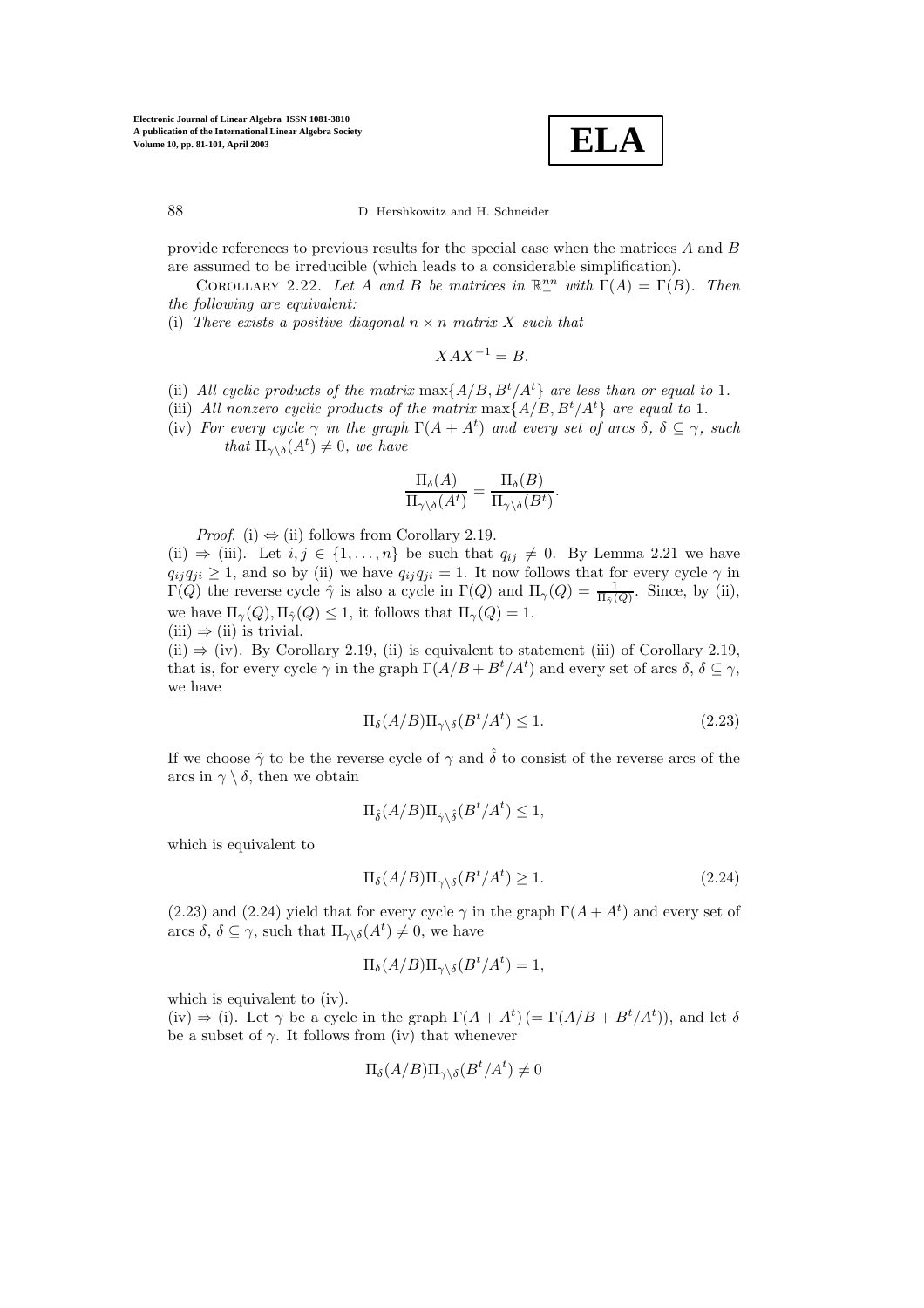

we have

$$
\Pi_{\delta}(A/B)\Pi_{\gamma\setminus\delta}(B^t/A^t)=1.
$$

We thus have

$$
\Pi_{\delta}(A/B)\Pi_{\gamma\setminus\delta}(B^t/A^t) \le 1,
$$

and by Corollary 2.19 applied to the case  $B = C$  we obtain (i).  $\square$ 

REMARK 2.25. Let A and B be matrices in  $\mathbb{R}^{nn}_{+}$  with  $\Gamma(A) = \Gamma(B)$ , let  $Q^1$  =  $\max\{A, 1/A^t\}$  and  $Q^2 = \max\{B, 1/B^t\}$ , and let  $\gamma$  be a cycle in  $\Gamma(Q^1)$  (=  $\Gamma(Q^2)$ ). Since clearly

$$
\Pi_{\gamma}(Q^1) = \max_{\delta, \delta \subseteq \gamma} \; \frac{\Pi_{\delta}(A)}{\Pi_{\gamma \setminus \delta}(A^t)} , \quad \Pi_{\gamma}(Q^2) = \max_{\delta, \delta \subseteq \gamma} \; \frac{\Pi_{\delta}(B)}{\Pi_{\gamma \setminus \delta}(B^t)},
$$

Statement (ii) of Corollary 2.22 implies that all cyclic products of  $Q<sup>1</sup>$  are equal to the corresponding products of  $Q^2$ . The converse of this statement is, however, false in general, as is demonstrated by the matrices  $A = \begin{bmatrix} 0.5 \end{bmatrix}$  and  $B = \begin{bmatrix} 2 \end{bmatrix}$ . Clearly, we have  $\max\{A, 1/A^t\} = \max\{B, 1/B^t\} = \begin{bmatrix} 2 \end{bmatrix}$ . Nevertheless, obviously the matrices A and B are not similar.

We note that in [10, Theorem 2.1], [8, Corollary 4.4] additional equalities are asserted which however follow from the equalities in Statement (ii) of Corollary of 2.22.

If we add the further requirement that  $\Gamma(C) = \Gamma(A) = \Gamma(A^t)$  to Corollary 2.19, then we get two additional equivalent conditions.

COROLLARY 2.26. Let A, B and C be matrices in  $\mathbb{R}^{nn}_{+}$  with  $\Gamma(C) = \Gamma(A) =$  $\Gamma(A^t) \subseteq \Gamma(B)$ . Then the following are equivalent:

(i) There exists a positive diagonal  $n \times n$  matrix X such that

$$
C \le XAX^{-1} \le B.
$$

- (ii) All cyclic products of the matrix  $\max\{A/B, C^t/A^t\}$  are less than or equal to 1.
- (iii) All nonzero cyclic products of the matrix  $\min\{B/A, A^t/C^t\}$  are greater than or equal to 1.
- (iv) For every cycle  $\gamma$  in the graph  $\Gamma(A/B + C^t/A^t)$  and every set of arcs  $\delta, \delta \subseteq \gamma$ , we have

$$
\Pi_{\delta}(A/B)\Pi_{\gamma\backslash \delta}(C^t/A^t)\leq 1.
$$

(v) For every nonzero cycle  $\gamma$  in the graph  $\Gamma(A/B + C^t/A^t)$  and every set of arcs  $\delta$ ,  $\delta \subseteq \gamma$ , we have

$$
\Pi_{\delta}(B/A)\Pi_{\gamma\backslash \delta}(A^t/C^t)\geq 1.
$$

*Proof.* (i)  $\Leftrightarrow$  (ii)  $\Leftrightarrow$  (iv) is in Corollary 2.19.  $(ii) \Leftrightarrow (iii)$ . Note that we have

$$
(A/B)_{ij} \neq 0 \Leftrightarrow a_{ij}b_{ij} \neq 0.
$$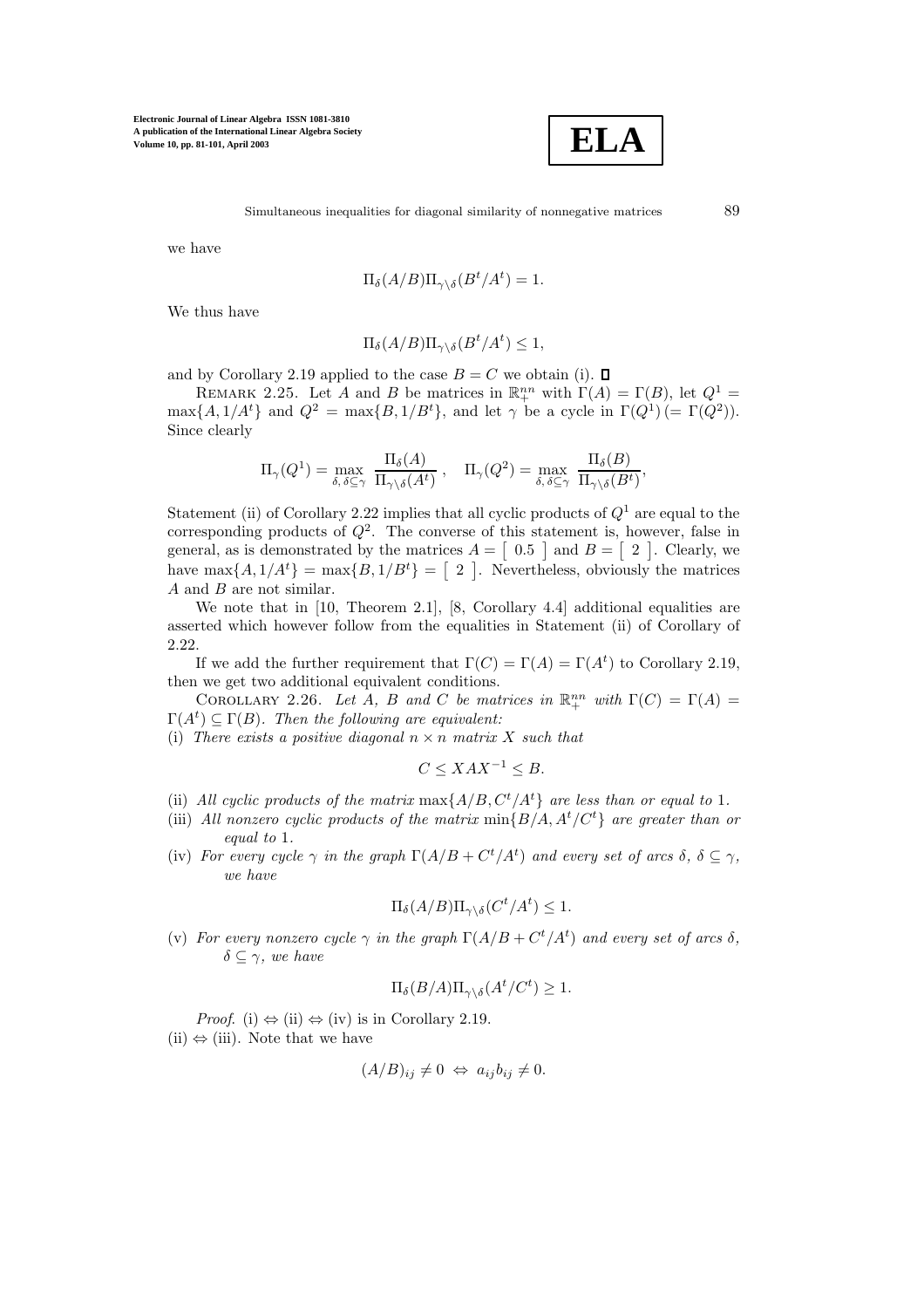$$
\boxed{\textbf{ELA}}
$$

90 D. Hershkowitz and H. Schneider

Since  $\Gamma(A) \subseteq \Gamma(B)$ , it follows that

$$
a_{ij}b_{ij}\neq 0 \Leftrightarrow a_{ij}\neq 0.
$$

Since  $\Gamma(C) = \Gamma(A) = \Gamma(A^t)$ , it follows that

$$
a_{ij} \neq 0 \Leftrightarrow c_{ij}^t a_{ij}^t \neq 0.
$$

Since

$$
(C^t/A^t)_{ij} \neq 0 \Leftrightarrow c^t_{ij}a^t_{ij} \neq 0,
$$

it now follows that

$$
(A/B)_{ij} \neq 0 \Leftrightarrow (B/A)_{ij} \neq 0 \Leftrightarrow (C^t/A^t)_{ij} \neq 0 \Leftrightarrow (A^t/C^t)_{ij} \neq 0. \tag{2.27}
$$

Therefore, we have

$$
(\max\{A/B, C^t/A^t\})_{ij} \neq 0 \Leftrightarrow (\min\{B/A, A^t/C^t\})_{ij} \neq 0.
$$

Furthermore, in this case we have

$$
(\max\{A/B, C^t/A^t\})_{ij} = \frac{1}{(\min\{B/A, A^t/C^t\})_{ij}}.
$$

The equivalence follows.

 $(iv)$  ⇔  $(v)$  follows easily, in view of  $(2.27)$ . □

While, as is observed in Remark 2.11, the implication (ii)  $\Rightarrow$  (iii) in Corollary 2.26 holds in general, even without the requirement  $\Gamma(C) = \Gamma(A) = \Gamma(A^t)$ , the reverse direction does not hold in general, as is demonstrated by the following examples.

Example 2.28. Let

 $A = \begin{bmatrix} 2 \end{bmatrix}$ ,  $B = \begin{bmatrix} 1 \end{bmatrix}$  and  $C = \begin{bmatrix} 0 \end{bmatrix}$ .

Here we have  $\Gamma(C) \neq \Gamma(A) = \Gamma(A^t)$ . Note that

$$
\max\{A/B, C^t/A^t\} = \left[\begin{array}{c}2\end{array}\right], \quad \min\{B/A, A^t/C^t\} = \left[\begin{array}{c}0\end{array}\right],
$$

and so, while Statement (iii) of Corollary 2.26 holds, Statement (ii) clearly does not hold.

Example 2.29. Let

$$
A = \begin{bmatrix} 1 & 0 & 0 \\ 1 & 1 & 0 \\ 1 & 1 & 1 \end{bmatrix} \text{ and } B = C = \begin{bmatrix} 1 & 0 & 0 \\ 1 & 1 & 0 \\ 2 & 1 & 1 \end{bmatrix}.
$$

Here we have  $\Gamma(C) = \Gamma(A) \neq \Gamma(A^t)$ . Note that

$$
\max\{A/B, B^t/A^t\} = \begin{bmatrix} 1 & 1 & 2 \\ 1 & 1 & 1 \\ \frac{1}{2} & 1 & 1 \end{bmatrix}, \quad \min\{B/A, A^t/B^t\} = \begin{bmatrix} 1 & 0 & 0 \\ 0 & 1 & 0 \\ 0 & 0 & 1 \end{bmatrix},
$$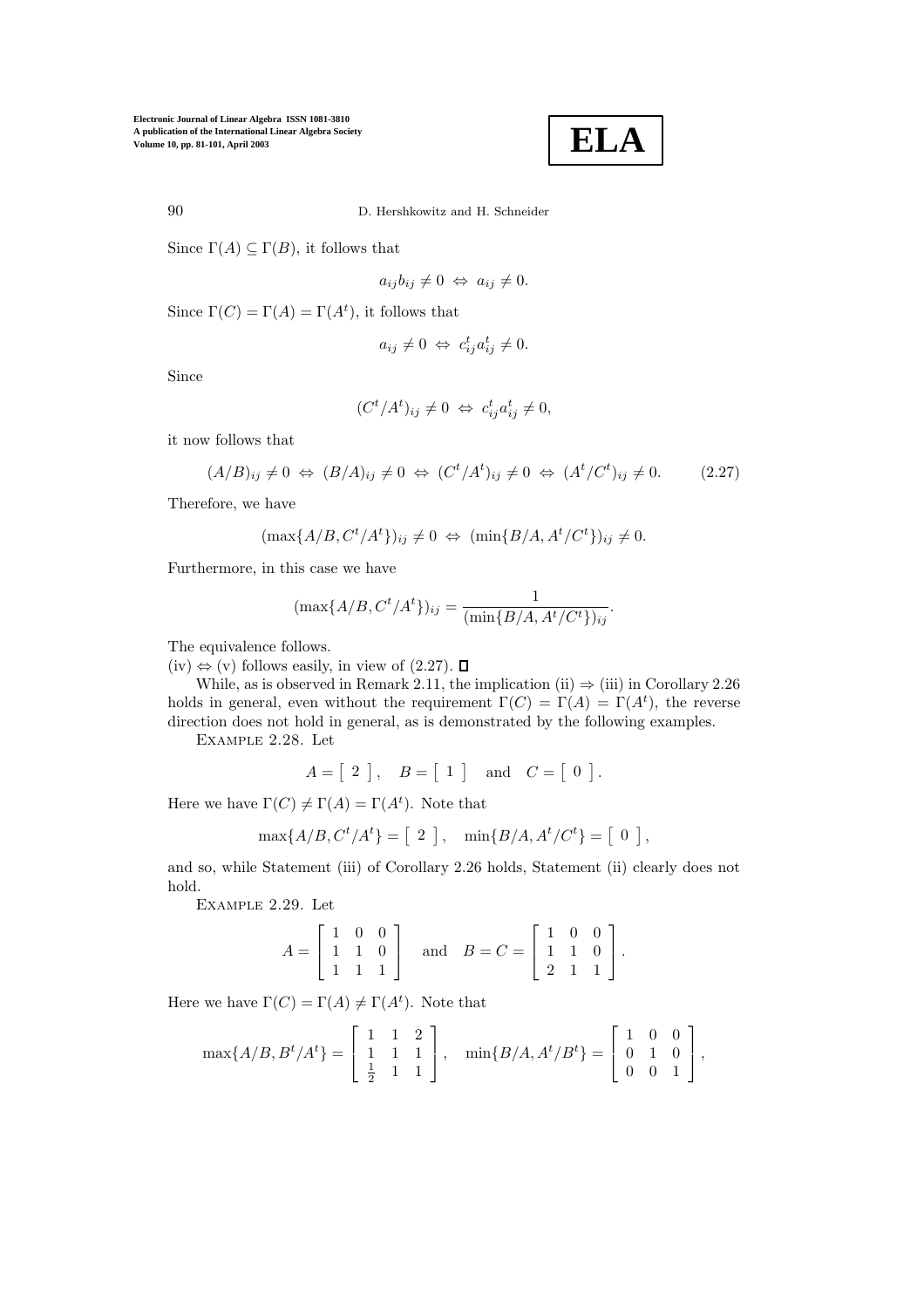

and so, while Statement (iii) of Corollary 2.26 clearly holds, Statement (ii) does not hold, since the cyclic product of the matrix  $\max\{A/B, B^t/A^t\}$  corresponding to the cycle  $(1, 3, 2)$  is greater than 1.

Similarly to Lemma 2.21 we prove the following result.

LEMMA 2.30. Let A and B be matrices in  $\mathbb{R}^{nn}_+$ , and let  $R = \min\{A/B, B^t/A^t\}$ . Then  $\Gamma(R) = \Gamma(R^t)$ . Furthermore, whenever  $r_{ij} \neq 0$  we have  $r_{ij} r_{ji} \leq 1$ .

Proof. Since

$$
r_{ij} \neq 0 \Leftrightarrow a_{ij}b_{ij} \neq 0 \text{ and } a_{ji}b_{ji} \neq 0 \Leftrightarrow r_{ji} \neq 0,
$$

it follows that  $\Gamma(R) = \Gamma(R^t)$ . Assume now that  $r_{ij} \neq 0$ . If  $a_{ij}/b_{ij} = b_{ji}/a_{ji}$  then  $r_{ij} = a_{ij}/b_{ij}$  and  $r_{ji} = b_{ij}/a_{ij}$ , and it follows that  $r_{ij}r_{ji} = 1$ . Otherwise, without loss of generality assume that  $a_{ij}/b_{ij} > b_{ji}/a_{ji} > 0$ . It follows that  $r_{ij} = b_{ji}/a_{ji}$  and  $r_{ji} = b_{ij}/a_{ij} < a_{ji}/b_{ji}$ , and so  $r_{ij}r_{ji} < 1$ . The same conclusion is obtained under the assumption that  $a_{ij}/b_{ij} < b_{ji}/a_{ji}$ .  $\Box$ 

If we add the further requirement that  $\Gamma(A) = \Gamma(A^t)$  to Corollary 2.22 then, by Corollary 2.26, we obtain an extension of Corollary 2.22.

COROLLARY 2.31. Let A and B be matrices in  $\mathbb{R}^{nn}_+$  with  $\Gamma(A) = \Gamma(A^t) = \Gamma(B)$ . Then the following are equivalent:

(i) There exists a positive diagonal  $n \times n$  matrix X such that

$$
XAX^{-1} = B.
$$

- (ii) All cyclic products of the matrix  $\max\{A/B, B^t/A^t\}$  are less than or equal to 1.
- (iii) All nonzero cyclic products of the matrix  $\max\{A/B, B^t/A^t\}$  are equal to 1.
- (iv) All nonzero cyclic products of the matrix  $\min\{B/A, A^t/B^t\}$  are greater than or equal to 1.
- (v) All nonzero cyclic products of the matrix  $\min\{B/A, A^t/B^t\}$  are equal to 1.
- (vi) For every cycle  $\gamma$  in the graph  $\Gamma(A)$  and every set of arcs  $\delta, \delta \subseteq \gamma$ , we have

$$
\frac{\Pi_{\delta}(A)}{\Pi_{\gamma \backslash \delta}(A^t)} = \frac{\Pi_{\delta}(B)}{\Pi_{\gamma \backslash \delta}(B^t)}.
$$

*Proof.* (i)  $\Leftrightarrow$  (ii)  $\Leftrightarrow$  (iii)  $\Leftrightarrow$  (vi) is in Corollary 2.22.

 $(ii) \Leftrightarrow (iv)$  is in Corollary 2.26.

(iv)  $\Rightarrow$  (v). Let  $i, j \in \{1, ..., n\}$  be such that  $r_{ij} \neq 0$ . By Lemma 2.30 we have  $0 < r_{ij}r_{ji} \leq 1$ , and so by (i4) we have  $r_{ij}r_{ji} = 1$ . It now follows that for every cycle  $\gamma$  in  $\Gamma(R)$  the reverse cycle  $\hat{\gamma}$  is also a cycle in  $\Gamma(R)$  and  $\Pi_{\gamma}(R) = \frac{1}{\Pi_{\hat{\gamma}}(R)}$ . Since, by (iv), we have  $\Pi_{\gamma}(R), \Pi_{\hat{\gamma}}(R) \geq 1$ , it follows that  $\Pi_{\gamma}(R) = 1$ .  $(v) \Rightarrow (iv)$  is trivial.  $\Box$ 

REMARK 2.32. While, as is observed in Remark 2.11, the implication (ii)  $\Rightarrow$  (iii) in Corollary 2.31 holds in general, even without the requirement  $\Gamma(A) = \Gamma(A^t)$ , the reverse direction does not hold in general, as is demonstrated Example 2.29

**3. Diagonal similarities into bands.** DEFINITION 3.1. Let M be an  $n \times n$ matrix, and let  $\Gamma_n$  be the complete digraph with vertices  $\{1,\ldots,n\}$ .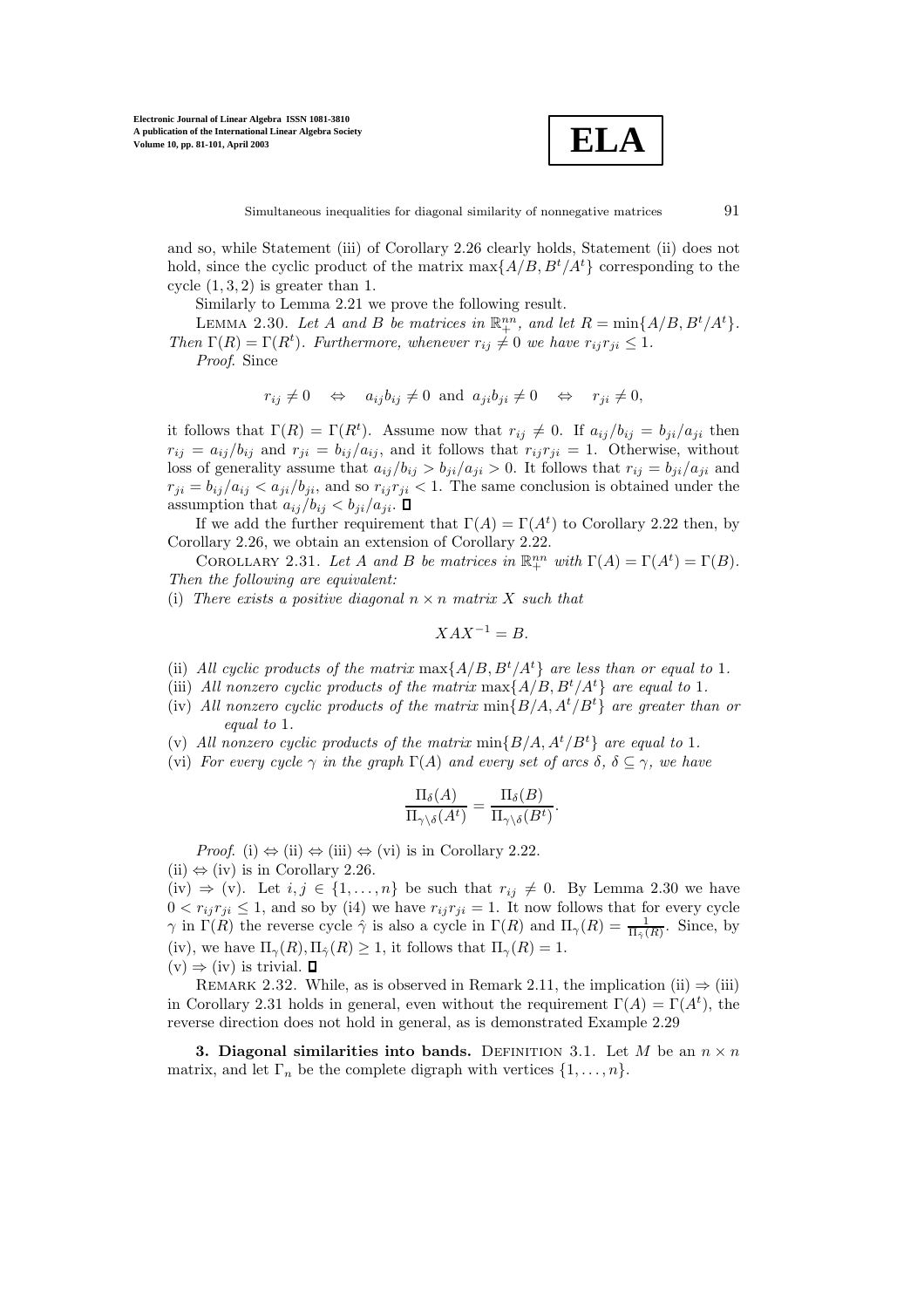**ELA**

(i) The maximal cycle mean  $\overline{m}(M)$  of the matrix M is defined as

$$
\overline{m}(M) = \max_{\text{cycles } \gamma \text{ in } \Gamma_n} \sqrt{\prod_{\gamma} (M)} \quad \left( = \max_{\text{cycles } \gamma \text{ in } \Gamma(M)} \sqrt{\prod_{\gamma} (M)} \right).
$$

(ii) The minimal cycle mean  $m(M)$  of the matrix M is defined as

$$
\underline{m}(M) = \begin{cases} \min_{\text{cycles } \gamma \text{ in } \Gamma(M)} & \text{if } \overline{m}(M) > 0 \\ 0 & \text{otherwise} \end{cases}
$$

We begin with a corollary to Theorem 2.5.

COROLLARY 3.2. Let  $A^{(k)}, B^{(k)}, k = 1, \ldots, s$ , be matrices in  $\mathbb{R}^{nn}_{+}$  with  $\Gamma(A^{(k)}) \subseteq$  $\Gamma(B^{(k)}), k = 1, \ldots, s, \text{ and let } Q = \max\{(A^{(1)}/B^{(1)}), \ldots, (A^{(s)}/B^{(s)})\}.$ 

(i) If  $\overline{m}(Q)=0$ , then for every positive number u there exists a positive diagonal  $n \times n$  matrix X such that

$$
XA^{(k)}X^{-1} \le uB^{(k)}, k = 1, \dots, s.
$$
\n(3.3)

(ii) If  $\overline{m}(Q) > 0$ , then there exists a positive diagonal  $n \times n$  matrix X such that (3.3) holds if and only if  $u \geq \overline{m}(Q)$ .

Proof. By Theorem 2.5, we have  $(3.3)$  if and only if all cyclic products of the matrix  $\frac{1}{u}Q$  are less than or equal to 1, which is equivalent to saying that u is greater than or equal to the maximal cycle mean of the matrix  $Q$ .  $\Box$ 

We remark that for the case  $B = E$ , Corollary 3.2 was stated in a somewhat different form as Theorem 7.2 and Remark 7.3 in [4].

COROLLARY 3.4. Let  $A^{(k)}, B^{(k)}, k = 1, \ldots, s$ , be matrices in  $\mathbb{R}^{nn}_{+}$  with  $\Gamma(A^{(k)}) \subseteq$  $\Gamma(B^{(k)}), k = 1, \ldots, s, \text{ and let } Q = \max\{(A^{(1)}/B^{(1)}), \ldots, (A^{(s)}/B^{(s)})\}.$  Then there exists a positive diagonal  $n \times n$  matrix X such that

$$
lA^{(k)} \leq XB^{(k)}X^{-1}, k = 1, \dots, s,
$$

if and only if  $\overline{m}(Q) l \leq 1$ .

*Proof.* The claim follows immediately from Corollary 3.2, since  $XA^{(k)}X^{-1}$  ≤  $uB^{(k)}$  is equivalent to  $\frac{1}{u}A^{(k)} \leq X^{-1}B^{(k)}X$ .

In the case that  $s = 1$  we obtain the following equivalent formulation of Corollary 3.4.

COROLLARY 3.5. Let A and B be matrices in  $\mathbb{R}^{nn}_{+}$  with  $\Gamma(B) \subseteq \Gamma(A)$ .

(i) If  $\overline{m}(A/B)=0$ , then for every positive number l there exists a positive diagonal  $n \times n$  matrix X such that

$$
lB \le XAX^{-1}.\tag{3.6}
$$

(ii) If  $\overline{m}(A/B) > 0$ , then there exists a positive diagonal  $n \times n$  matrix X such that (3.6) holds if and only if  $l \leq m(A/B)$ .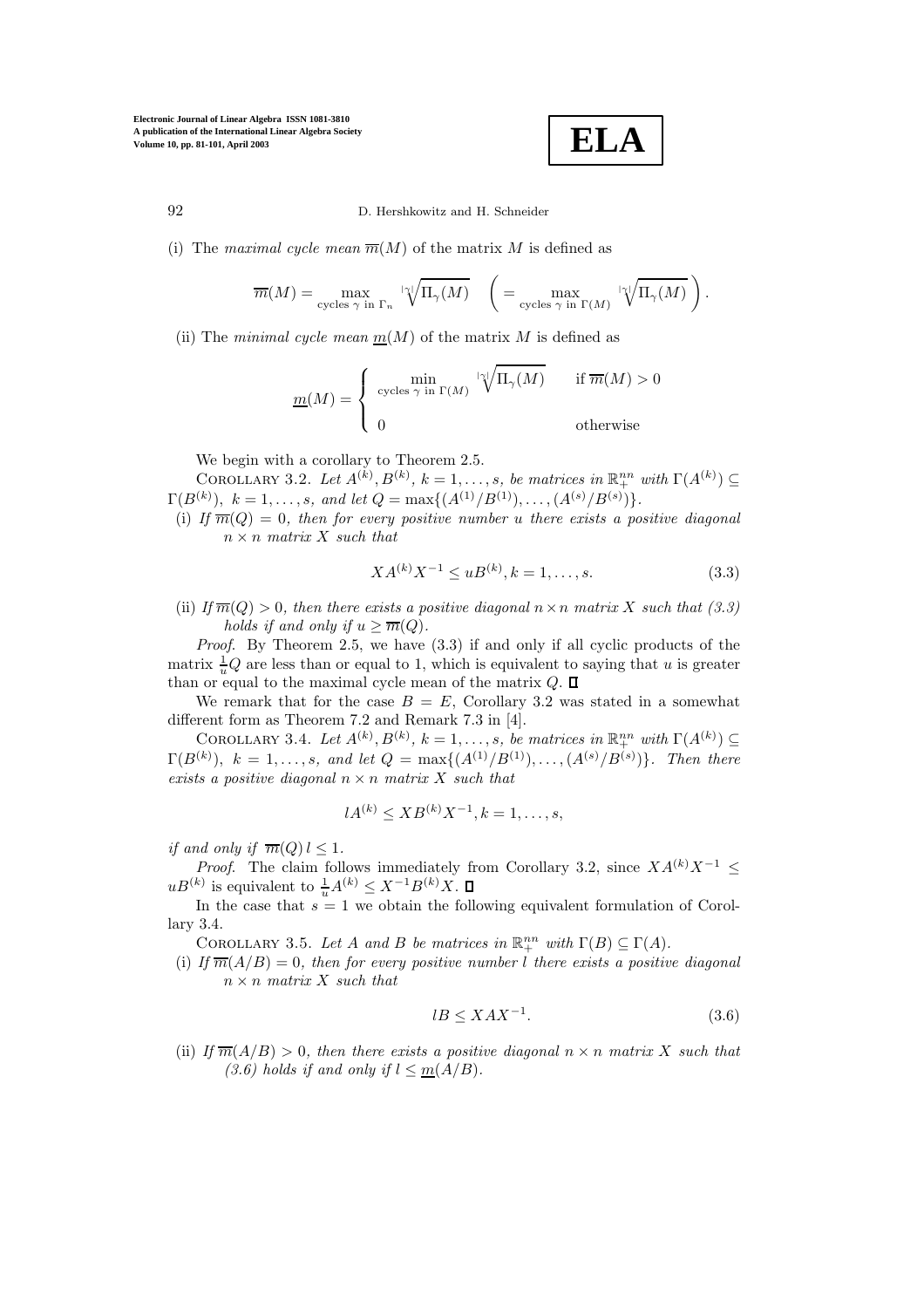

*Proof.* In view of Corollary 3.4 we have to consider only the case that  $\overline{m}(B/A) > 0$ . Note that in this case we also have  $\overline{m}(A/B) > 0$ . Furthermore, it easy to verify that in this case

$$
\underline{m}(A/B) = \frac{1}{\overline{m}(B/A)}.\tag{3.7}
$$

By Corollary 3.4 we have

$$
l\leq \frac{1}{\overline{m}(B/A)},
$$

and our claim now follows by  $(3.7)$ .  $\Box$ 

Let A and B be nonnegative matrices with the same digraph. In view of Corollaries 3.2 and 3.5 it is natural to look for conditions for a matrix  $A$  to be diagonally similar to a matrix between  $l$  and  $u$  and  $u$  for some positive numbers l and u. The following characterization is a consequence of Corollary 2.19.

THEOREM 3.8. Let A and B be matrices in  $\mathbb{R}^{nn}_+$  with  $\Gamma(A) = \Gamma(B)$ , and let l and u be positive numbers. Then the following are equivalent:

(i) There exists a positive diagonal  $n \times n$  matrix X such that

$$
lB \le XAX^{-1} \le uB. \tag{3.9}
$$

(ii) For every cycle  $\gamma$  in the graph  $\Gamma(A+A^t)$  and every set of arcs  $\delta, \delta \subseteq \gamma$ , we have

$$
\Pi_{\delta}(A/B)\Pi_{\gamma\backslash\delta}(B^t/A^t) \le \frac{u^{|\delta|}}{l^{|\gamma\backslash\delta|}}.\tag{3.10}
$$

*Proof.* Since  $\Gamma(A) = \Gamma(B)$ , by Corollary 2.19 we have  $lB \leq XAX^{-1} \leq uB$  if and only if for every cycle  $\gamma$  in the graph  $\Gamma(A + A^t)$  and every set of arcs  $\delta, \delta \subseteq \gamma$ , we have

$$
\Pi_{\delta}(A/uB)\Pi_{\gamma\backslash\delta}(lB^t/A^t) \le 1.
$$
\n(3.11)

Since  $(3.11)$  is equivalent to  $(3.10)$ , our claim follows.  $\Box$ 

REMARK 3.12. Let A and B be matrices in  $\mathbb{R}^{nn}_{+}$  with  $\Gamma(A) = \Gamma(B)$ . If there exists a positive diagonal  $n \times n$  matrix X such that (3.9) holds, and if  $\overline{m}(A/B) > 0$ , then by Corollary 3.5 we necessarily have  $l \leq m(A/B)$  and by Corollary 3.2 we necessarily have  $u > \overline{m}(A/B)$ . These inequalities also follows from Theorem 3.8. The inequality  $l \leq m(A/B)$  follows from (3.10) when considering empty  $\delta$ 's, and the inequality  $u \ge \overline{m}(A/B)$  follows from (3.10) when considering  $\delta = \gamma$ . However, it will be shown in Example 3.19 below that  $A$  is not necessarily diagonally similar to a matrix between  $m(A/B) B$  and  $\overline{m}(A/B) B$ .

REMARK 3.13. Let A and B be matrices in  $\mathbb{R}^{nn}_{+}$  with  $\Gamma(A) = \Gamma(B)$ . It immediately follows from Theorem 3.8 that for a given positive number l,  $l \leq m(A/B)$ , the minimal positive number u such that there exists a positive diagonal  $n \times n$  matrix X for which (3.9) holds is given by

$$
u = \max_{\text{cycles } \gamma \text{ in } \Gamma(A+A^t), \phi \neq \delta \subseteq \gamma} \sqrt[|\delta|]{l^{|\gamma \setminus \delta|} \Pi_{\delta}(A/B) \Pi_{\gamma \setminus \delta}(B^t/A^t)}.
$$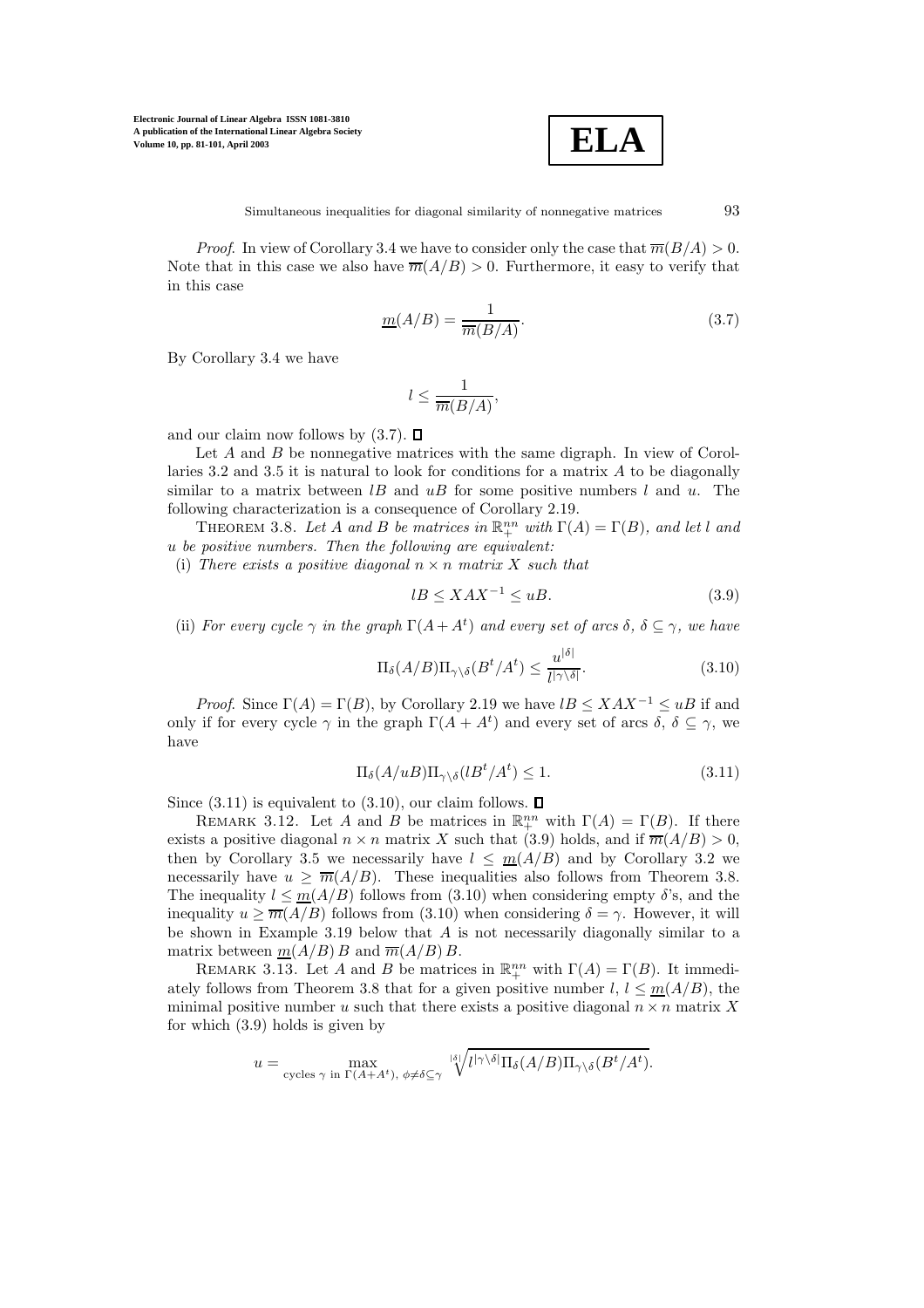

Similarly, for a given positive number  $u, u \geq \overline{m}(A/B)$ , the maximal positive number l such that there exists a positive diagonal  $n \times n$  matrix X for which (3.9) holds is given by

$$
l = \min_{\text{cycles } \gamma \text{ in } \Gamma(A+A^t), \ \delta \subseteq \gamma, \ \delta \neq \gamma} \sqrt{\sqrt{\gamma}} u^{-|\delta|} \Pi_{\delta}(A/B) \Pi_{\gamma \backslash \delta}(B^t/A^t).
$$

In the special case of Theorem 3.8 where  $l = m(A/B)$  and  $u = \overline{m}(A/B)$  we have the following further result.

PROPOSITION 3.14. Let A and B be matrices in  $\mathbb{R}^{nn}_{+}$  with  $\Gamma(A) = \Gamma(B)$ , and assume that  $\overline{m}(A/B) > m(A/B)$ . If there exists a positive diagonal  $n \times n$  matrix X such that

$$
m(A/B)B \le XAX^{-1} \le \overline{m}(A/B)B,\tag{3.15}
$$

then maximal mean cycles and minimal mean cycles of  $A/B$  do not have a common arc.

*Proof.* First notice that  $A/B$  and  $XAX^{-1}/B$  have the same corresponding cyclic products. Therefore, we have

$$
\overline{m}(A/B) = \overline{m}(XAX^{-1}/B), \quad \underline{m}(A/B) = \underline{m}(XAX^{-1}/B).
$$

Let  $m^*$  the maximal value of an element of  $XAX^{-1}/B$ . It follows from (3.15) that

$$
m^* \le \overline{m}(XAX^{-1}/B). \tag{3.16}
$$

On the other hand, since every element  $XAX^{-1}/B$  is less than or equal to  $m^*$  it follows that

$$
m^* \ge \overline{m}(XAX^{-1}/B). \tag{3.17}
$$

It now follows from (3.16) and (3.17) that  $m^* = \overline{m}(XAX^{-1}/B)$ . Note that for every cycle  $\gamma$  in  $\Gamma(XAX^{-1}/B)$  that contains an element smaller than  $m^*$  we have  $\Pi_{\gamma}(XAX^{-1}/B) < (m^*)^{|\gamma|}$ . Thus, in this case we have

$$
\sqrt[n]{\Pi_{\gamma}(XAX^{-1}/B)} < m^* = \overline{m}(XAX^{-1}/B),\tag{3.18}
$$

and therefore it follows that every element on a maximal mean cycle of  $XAX^{-1}/B$ is equal to  $m^*$ . Similarly, one shows that for the minimal value  $m_*$  of an element of  $XAX^{-1}/B$  we have  $m_* = m(XAX^{-1}/B)$ , and that every element on a minimal mean cycle of  $XAX^{-1}/B$  is equal to  $m_*$ . Since  $\overline{m}(XAX^{-1}/B) > \underline{m}(XAX^{-1}/B)$ , it follows that maximal mean cycles and minimal mean cycles of  $XAX^{-1}/B$ , and thus of  $A/B$ , do not have a common arc.  $\square$ 

In view of Proposition 3.14 we can construct a matrix  $A$  which is not diagonally similar to a matrix between  $m(A/B) B$  and  $\overline{m}(A/B) B$ .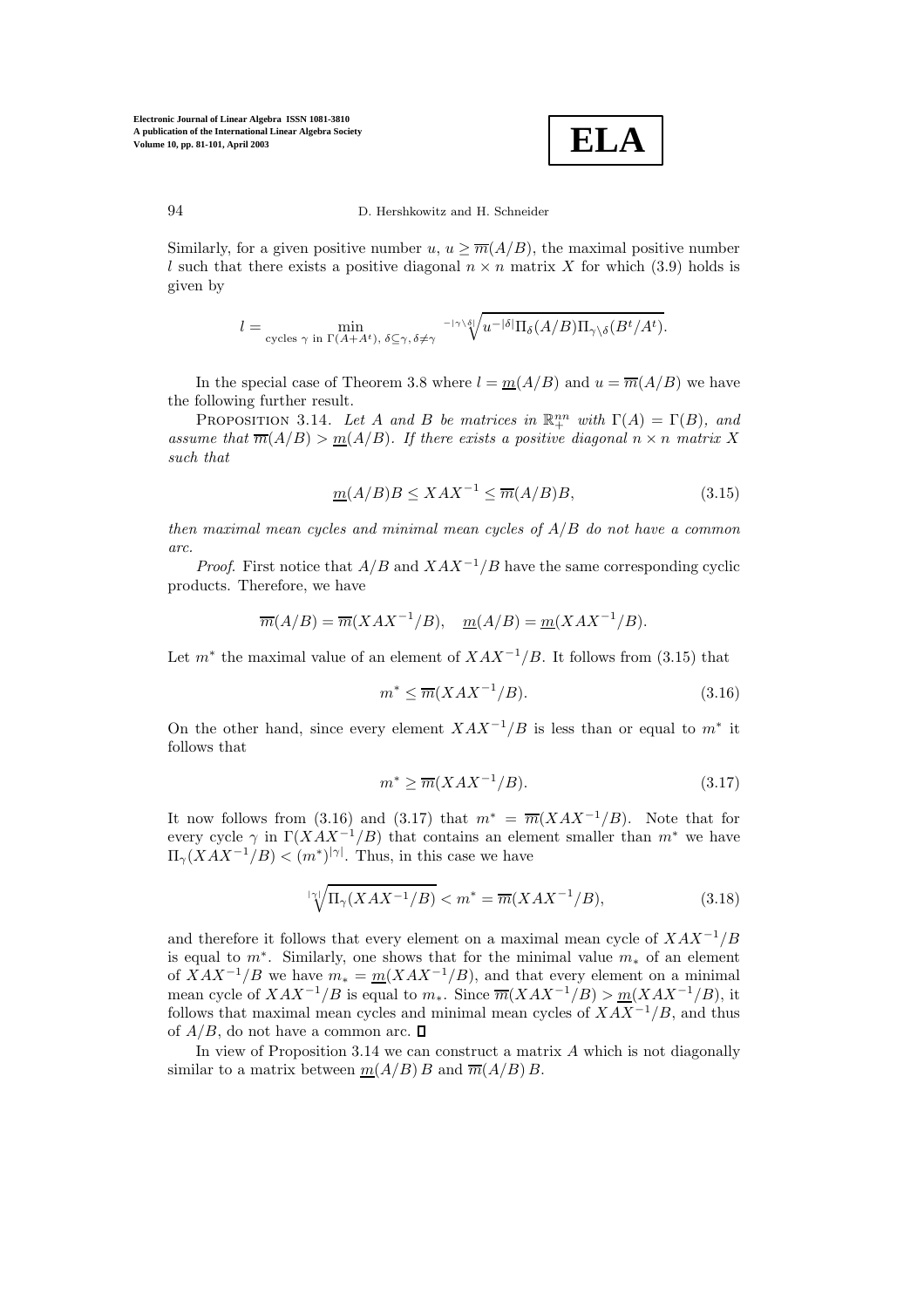

Example 3.19. Let

$$
A = \begin{bmatrix} 0 & 1 & 0 \\ 1 & 0 & 2 \\ 4 & 0 & 0 \end{bmatrix} \text{ and } B = \begin{bmatrix} 0 & 1 & 0 \\ 1 & 0 & 1 \\ 1 & 0 & 0 \end{bmatrix}.
$$

Note that the only (simple) cycles in  $\Gamma(A/B)$  are  $(1, 2, 1)$  and  $(1, 2, 3, 1)$ . Therefore, we have

$$
\overline{m}(A/B) = \sqrt[3]{\Pi_{(1,2,3,1)}(A/B)} = 2, \quad \underline{m}(A/B) = \sqrt[2]{\Pi_{(1,2,1)}(A/B)} = 1.
$$

Since the maximal mean cycle  $(1, 2, 3, 1)$  and the minimal mean cycle  $(1, 2, 1)$  share the arc  $(1, 2)$ , it follows from Proposition 3.14 that there exists no positive diagonal  $n \times n$  matrix X such that (3.15) holds.

Theorem 3.8 allows us to obtain the following result that, in some sense, complements Corollaries 3.2 and 3.5.

DEFINITION 3.20. Let M be an  $n \times n$  matrix, and let  $\Gamma_n$  be the complete digraph with vertices  $\{1,\ldots,n\}$ .

(i) A set  $\alpha$  of arcs in  $\Gamma(M)$  is said is said to be *relevant* if there exists a set  $\beta$  of arcs in  $\Gamma(M^t)$  such that the union of  $\alpha$  and  $\beta$  forms a cycle in  $\Gamma_n$ .

(ii) The maximal relevant set mean  $\hat{u}(M)$  of the matrix M is defined as

$$
\hat{u}(M) = \max_{\text{relevant sets }\delta \text{ in }\Gamma(M)} \sqrt[\delta]{\Pi_{\delta}(M)}.
$$

(iii) The minimal relevant set mean  $\hat{l}(M)$  of the matrix M is defined as

$$
\widehat{l}(M) = \min_{\text{relevant sets }\delta \text{ in }\Gamma(M)} \sqrt[\delta]{\Pi_{\delta}(M)}.
$$

REMARK 3.21. It follows from Definition 3.20 that every cycle in  $\Gamma(M)$  is a relevant set in  $\Gamma(M)$ . It thus follows that  $\overline{m}(M) \leq \hat{u}(M)$ . Also, if  $\underline{m}(M) > 0$  then  $m(M) \geq l(M)$ .

THEOREM 3.22. Let A and B be matrices in  $\mathbb{R}^{nn}_{+}$  with  $\Gamma(A) = \Gamma(B)$ . Then there exists a positive diagonal  $n \times n$  matrix X such that

$$
\hat{l}(A/B)B \le XAX^{-1} \le \hat{u}(A/B)B.
$$

*Proof.* Let  $\gamma$  be a cycle in  $\Gamma(A + A^t)$  and let  $\delta \subseteq \gamma$ . Note that

$$
\Pi_{\delta}(A/B)\Pi_{\gamma\backslash \delta}(B^t/A^t)>0
$$

if and only if  $\delta$  is a relevant set in  $\Gamma(A/B)$  and  $\gamma \setminus \delta$  is a relevant set in  $\Gamma(B^t/A^t)$ , in which case it follows from Definition 3.20 that

$$
\Pi_{\delta}(A/B)\Pi_{\gamma\backslash\delta}(B^t/A^t) \le \hat{u}(A/B)^{|\delta|}\hat{u}(B^t/A^t)^{|\gamma\backslash\delta|}.\tag{3.23}
$$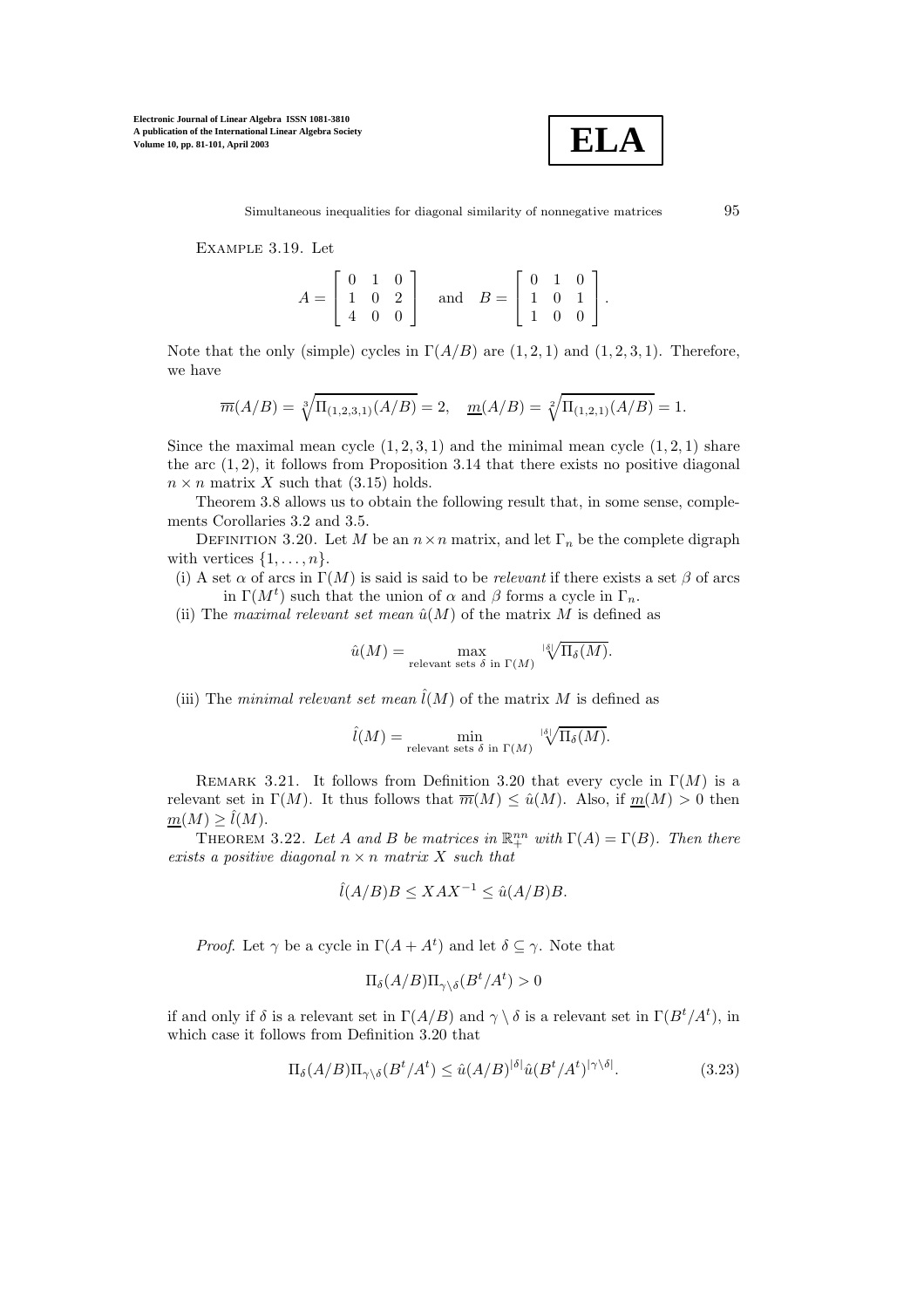**ELA**

96 D. Hershkowitz and H. Schneider

Since clearly

$$
\hat{u}(B^t/A^t) = \hat{u}(B/A) = \frac{1}{\hat{l}(A/B)},
$$
\n(3.24)

it now follows from (3.23) and (3.24) that

$$
\Pi_{\delta}(A/B)\Pi_{\gamma\setminus\delta}(B^t/A^t) \le \frac{\hat{u}(A/B)^{|\delta|}}{\hat{l}(A/B)^{|\gamma\setminus\delta|}},
$$

and our assertion follows by Theorem 3.8.  $\square$ 

We remark that the band given in Theorem 3.22 is not necessarily the narrowest possible band. Both bounds on both sides can sometimes be improved, as is demonstrated by the following example.

Example 3.25. Let

$$
A = \begin{bmatrix} 0 & 4 & 0 \\ 2 & 0 & 3 \\ 0 & 1 & 0 \end{bmatrix}, \quad B = \begin{bmatrix} 0 & 1 & 0 \\ 1 & 0 & 1 \\ 0 & 1 & 0 \end{bmatrix} \quad \text{and} \quad X = \begin{bmatrix} 1 & 0 & 0 \\ 0 & \frac{7}{5} & 0 \\ 0 & 0 & \frac{7}{3} \end{bmatrix}.
$$

We have

$$
XAX^{-1} = \left[ \begin{array}{ccc} 0 & \frac{20}{7} & 0 \\ \frac{14}{5} & 0 & \frac{9}{5} \\ 0 & \frac{5}{3} & 0 \end{array} \right],
$$

and so, while  $\hat{u}(A/B) = 4$  and  $\hat{l}(A/B) = 1$ , we have

$$
\frac{5}{3} B \le XAX^{-1} \le \frac{20}{7} B.
$$

A result concerning the narrowest possible band in (3.9) is given in Corollary 4.10 below.

**4. Simultaneous diagonal equivalence.** DEFINITION 4.1. Let M be an  $m \times n$ matrix. The bipartite graph  $\Delta(M)$  of M is defined to be the bipartite graph with vertex sets  $\{1, \ldots, m\}$  and  $\{1', \ldots, n'\}$ , and where there is an edge between i and j' if and only if  $m_{ij} \neq 0$ .

PROPOSITION 4.2. Let  $A^{(k)}, B^{(k)}, C^{(k)}$  be matrices in  $\mathbb{R}^{mn}_+$  with  $\Delta(C^{(k)}) \subseteq$  $\Delta(A^{(k)}) \subseteq \Delta(B^{(k)}), k = 1, \ldots, s.$  Define the  $(m+n) \times (m+n)$  matrices  $R^{(k)}$ and  $S^{(k)}$  by

$$
R^{(k)} = \left[ \begin{array}{cc} 0 & A^{(k)} \\ (C^{(k)})^t & 0 \end{array} \right], \quad S^{(k)} = \left[ \begin{array}{cc} 0 & B^{(k)} \\ (A^{(k)})^t & 0 \end{array} \right], \quad , k = 1, \ldots, s.
$$

Let X and Y be a positive diagonal  $m \times m$  and  $n \times n$  matrices respectively, and let D be the positive diagonal matrix  $D = X \oplus Y^{-1}$ . Then the following are equivalent:

(i) 
$$
C^{(k)} \le X A^{(k)} Y \le B^{(k)}, \quad k = 1, ..., s.
$$

(ii) 
$$
DR^{(k)}D^{-1} \leq S^{(k)}, \quad k = 1, ..., s.
$$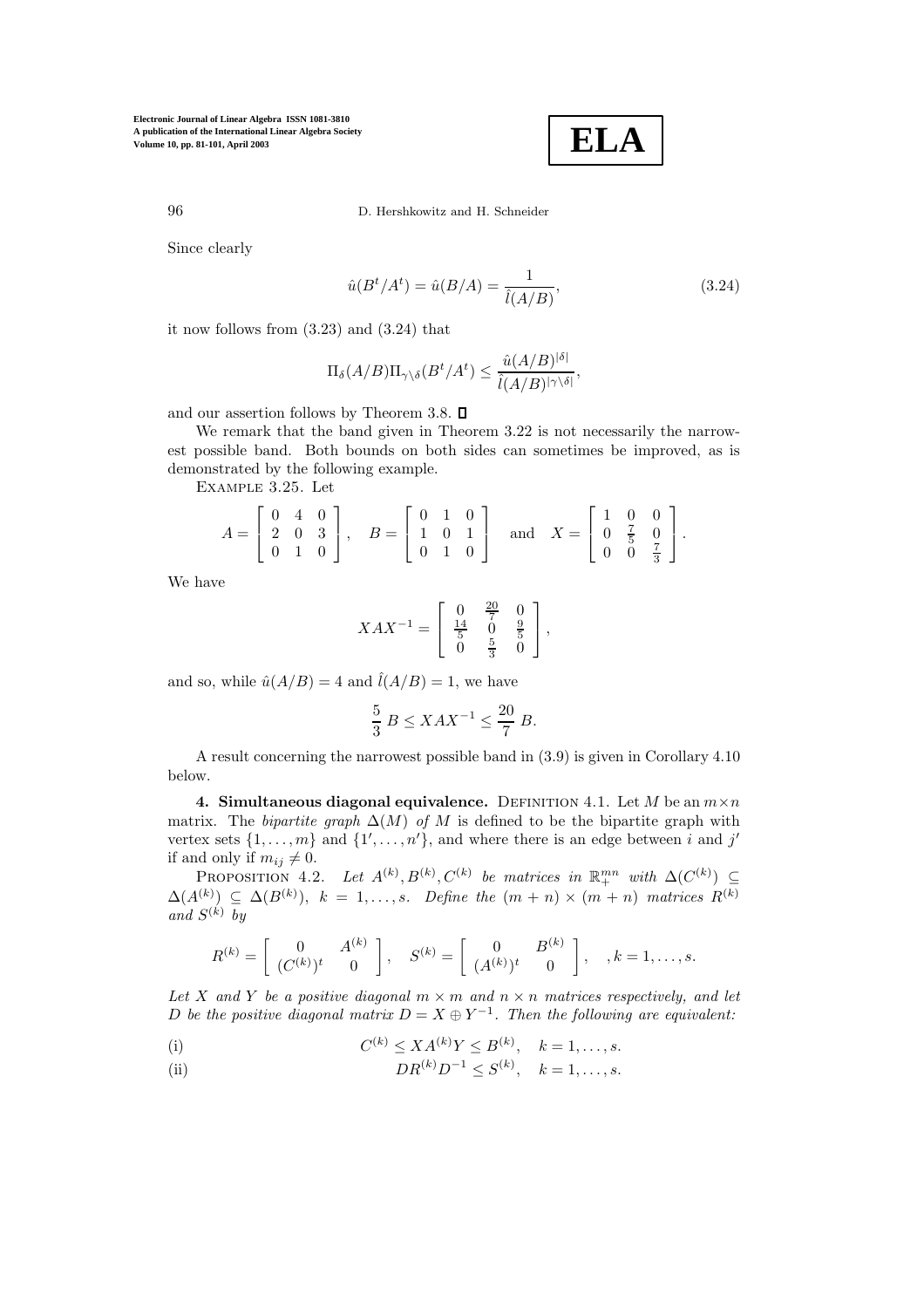**ELA**

Simultaneous inequalities for diagonal similarity of nonnegative matrices 97

*Proof.* The result follows since  $C^{(k)} \n\t\le X A^{(k)} Y$  is equivalent to  $X^{-1} C^{(k)} Y^{-1} \le$  $A^{(k)}$ , which in turn is equivalent to  $Y^{-1}(C^{(k)})^t X^{-1} \leq (A^{(k)})^t$ .

In view of Theorem 2.5 we now immediately obtain the following result.

THEOREM 4.3. Let  $A^{(k)}, B^{(k)}, C^{(k)}$  be matrices in  $\mathbb{R}^{mn}_+$  with  $\Delta(C^{(k)}) \subseteq \Delta(A^{(k)})$  $\subseteq \Delta(B^{(k)}), k = 1, \ldots, s.$  Define the matrices  $R^{(k)}$  and  $S^{(k)}$ ,  $k = 1, \ldots, s$  as in Theorem 4.2. Let  $Q = \max\{R^{(1)}/S^{(1)}, \ldots, R^{(s)}/S^{(s)}\}$ . Then the following are equivalent: (i) There exists a positive diagonal  $m \times m$  matrix X and a positive diagonal  $n \times n$ matrix Y such that the matrices  $A^{(k)}, B^{(k)}, C^{(k)}, k = 1, \ldots, s$ , satisfy

$$
C^{(k)} \le X A^{(k)} Y \le B^{(k)}, \quad k = 1, \dots, s.
$$

(ii) All cyclic products of the matrix  $Q$  are less than or equal to 1.

Again we observe that Condition (i) in Theorem 2.5 leads to an algorithm for finding an equivalence scaling that satisfies Theorem 4.3(i) if it exists or for negating its existence.

THEOREM 4.4. Let A and B be matrices in  $\mathbb{R}^{mn}_+$  with  $\Delta(A) = \Delta(B)$ , and let T be the  $(m+n) \times (m+n)$  matrix defined by

$$
T = \left[ \begin{array}{cc} 0 & A/B \\ B^t/A^t & 0 \end{array} \right].
$$
 (4.5)

Let l and u be nonnegative numbers,  $l \leq u$ . Then the following are equivalent:

(i) There exist a positive diagonal  $m \times m$  matrix X and a positive diagonal  $n \times n$ matrix Y such that

$$
lB \leq XAY \leq uB.
$$

(ii) For every cycle  $\gamma$  in  $\Gamma(T)$  we have

$$
\Pi_\gamma(T)\leq \left(\frac{u}{l}\right)^{\frac{|\gamma|}{2}}.
$$

*Proof.* Let R and S be the  $(m+n) \times (m+n)$  matrices defined by

$$
R = \left[ \begin{array}{cc} 0 & A \\ lB^t & 0 \end{array} \right], \quad S = \left[ \begin{array}{cc} 0 & uB \\ A^t & 0 \end{array} \right].
$$

By Proposition 4.2 there exist a positive diagonal  $m \times m$  matrix X and a positive diagonal  $n \times n$  matrix Y such that  $lB \leq XAY \leq uB$  if and only if there exist a positive diagonal  $(m + n) \times (m + n)$  matrix D such that  $DRD^{-1} \leq S$ . By Theorem 2.5, the latter holds if and only if all cyclic products of the matrix  $R/S$  are less than or equal to 1. Note that for every cycle  $\gamma$  in  $\Gamma(R/S)$  the corresponding cyclic product contains  $\gamma/2$  elements of the upper right block  $A/uB$  and  $\gamma/2$  elements of the lower left block  $lB^t/A^t$ . Therefore, we have

$$
\Pi_{\gamma}(R/S) = \left(\frac{l}{u}\right)^{\frac{|\gamma|}{2}} \Pi_{\gamma}(T).
$$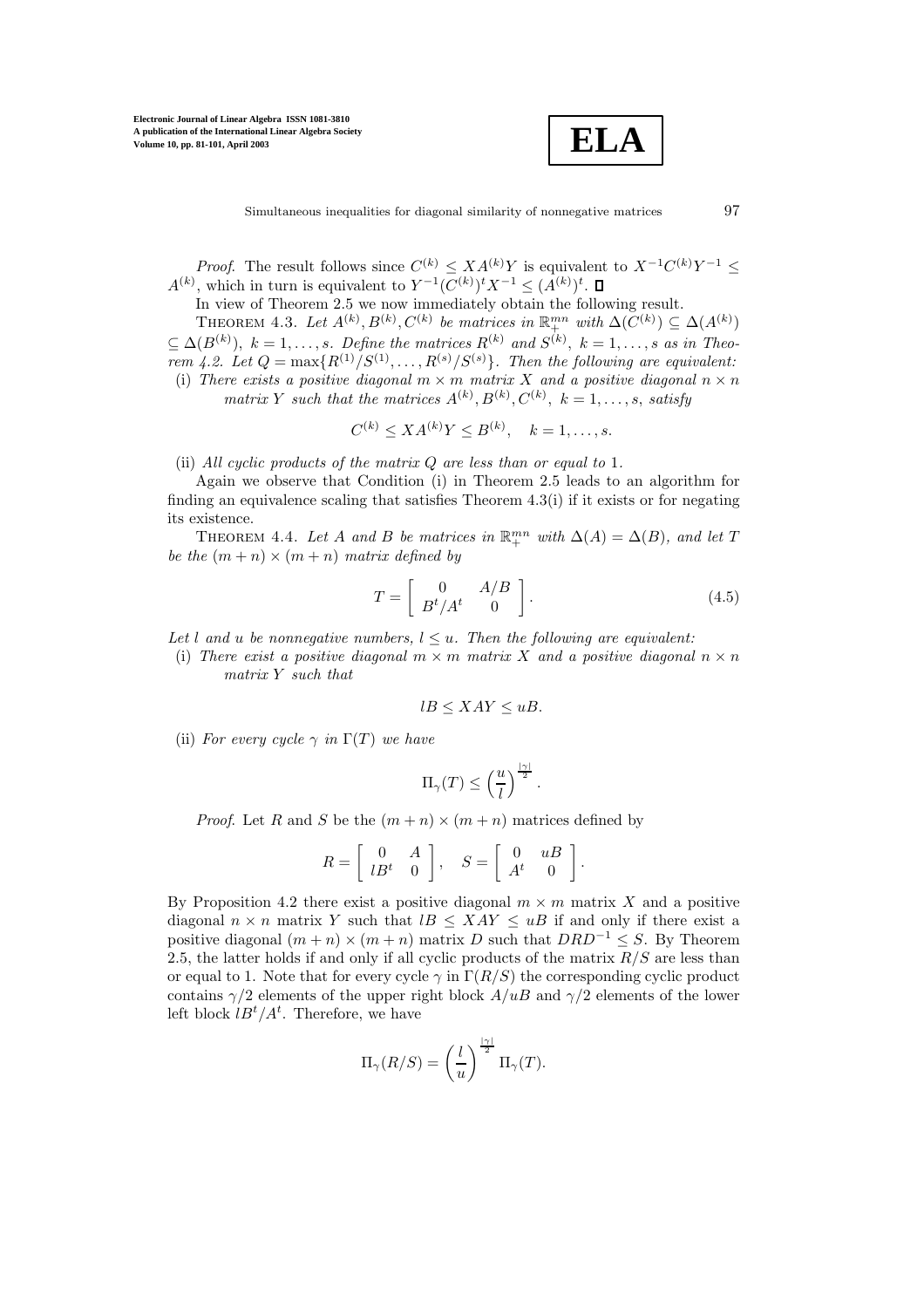**ELA**

Our claim follows.  $\square$ 

The following corollary follows immediately from Theorem 4.4.

COROLLARY 4.6. Let A and B be matrices in  $\mathbb{R}^{mn}_+$  with  $\Delta(A) = \Delta(B)$ , and let T be the  $(m+n) \times (m+n)$  matrix defined by (4.5). The minimal ratio between two nonnegative numbers u and l such that for some positive diagonal  $m \times m$  matrix X and some positive diagonal  $n \times n$  matrix Y we have  $lB \leq XAY \leq uB$  is equal to the square of the maximal cycle mean of the matrix  $T$ .

If in Corollary 4.6 all nonzero elements of  $B$  are equal to 1 then cycles of the matrix  $T$  defined in (4.5) correspond to the polygons defined in [9]. Thus Corollary 4.6 generalizes [9, Theorem 6'] which we here restate as:

COROLLARY 4.7. Let A and be a matrix in  $\mathbb{R}^{mn}_+$  and let  $m^*(A)$  be defined as

$$
m^*(A) = \max_{i_1,\dots,i_k,\ j_1,\dots,j_k} \sqrt[k]{\frac{a_{i_1j_1}\cdots a_{i_kj_k}}{a_{i_1j_2}\cdots a_{i_kj_1}}}.
$$
\n(4.8)

Then

$$
\min_{X \in D_m, Y \in D_n} \left( \max_{i,k=1,\dots,m, j,l=1,\dots,n} \frac{x_i a_{ij} y_j}{x_k a_{kl} y_l} \right) = m^*(A),\tag{4.9}
$$

where  $D_m$  and  $D_n$  are the sets of positive diagonal matrices in  $\mathbb{R}^{mm}_+$  and  $\mathbb{R}^{nn}_+$  respectively.

In the special case of Corollary 4.6 of diagonal similarity we obtain the following corollary.

COROLLARY 4.10. Let A and B be matrices in  $\mathbb{R}^{nn}_{+}$  with  $\Gamma(A) = \Gamma(B)$ , and let T be the  $2n \times 2n$  matrix defined by (4.5). The ratio between two nonnegative numbers u and l such that for some positive diagonal  $n \times m$  matrix X we have  $lB \leq XAX^{-1} \leq$  $uB$  is greater than or equal to the square of the maximal cycle mean of the matrix  $T$ .

We remark that unlike in the diagonal equivalence case, it is possible that in the case of diagonal similarity the ratio between any two nonnegative numbers  $u$  and  $l$ such that for some positive diagonal  $n \times m$  matrix X we have  $lB \leq XAX^{-1} \leq uB$ always exceeds the maximal cycle mean of the matrix  $T$ , as is demonstrated in the following example.

EXAMPLE 4.11. Let A and B be as in Example 3.19, and let  $l$  and  $u$  be positive numbers for which there exists a positive diagonal  $n \times n$  matrix X such that (3.9) holds. As is commented in Remark 3.12 and Example 3.19, we have  $u \ge \overline{m}(A/B)=2$ and  $l \leq m(A/B) = 1$ . In fact, it is shown there that  $u/l > 2$ . However, we have

$$
T = \begin{bmatrix} 0 & A/B \\ B^t/A^t & 0 \end{bmatrix} = \begin{bmatrix} 0 & 0 & 0 & 0 & 1 & 0 \\ 0 & 0 & 0 & 1 & 0 & 2 \\ 0 & 0 & 0 & 4 & 0 & 0 \\ 0 & 1 & \frac{1}{4} & 0 & 0 & 0 \\ 1 & 0 & 0 & 0 & 0 & 0 \\ 0 & \frac{1}{2} & 0 & 0 & 0 & 0 \end{bmatrix},
$$
(4.12)

and it is easy to check that all cyclic products of  $T$  are equal to 1. See [9, Theorem 6] for a precise result.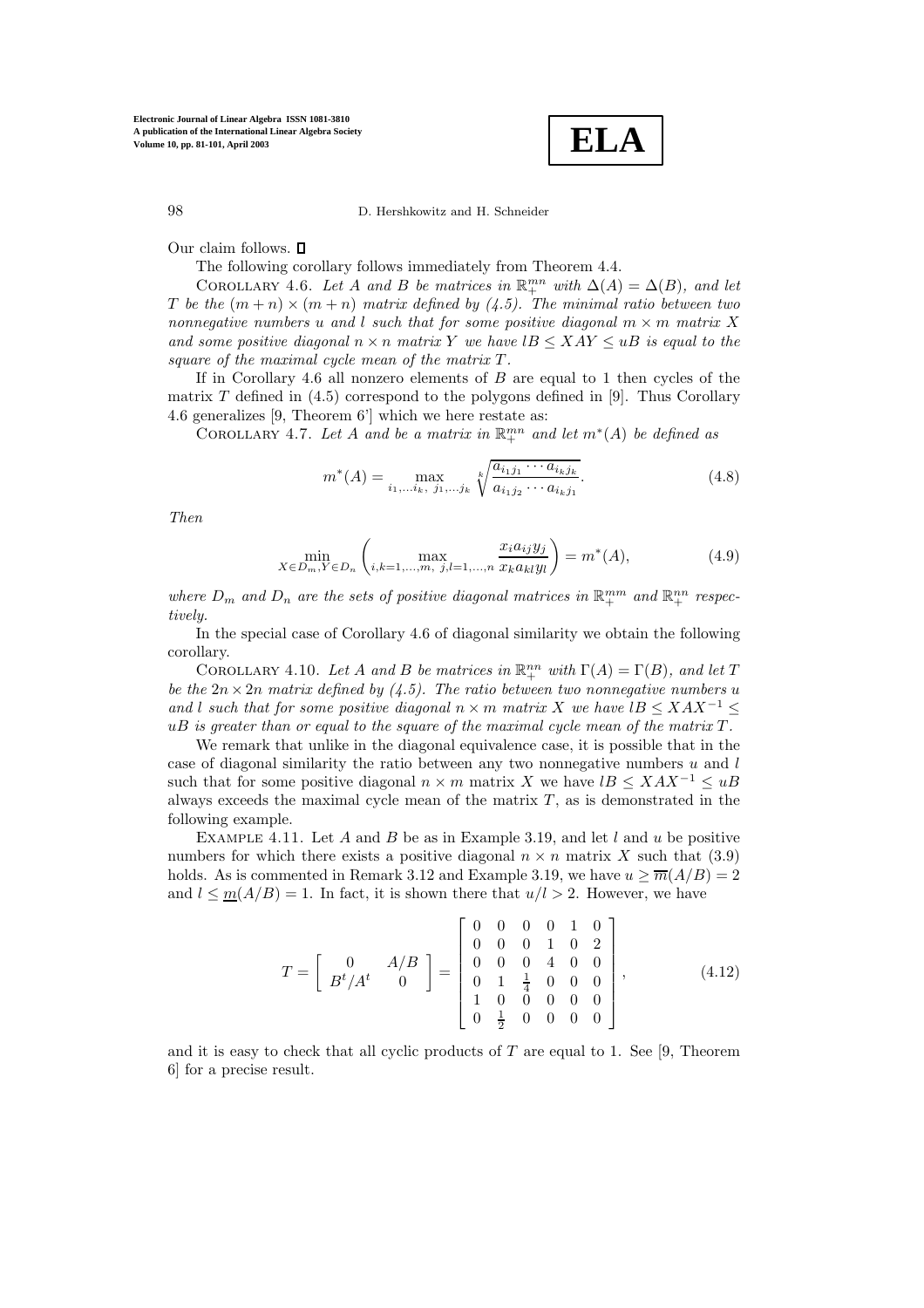

Simultaneous inequalities for diagonal similarity of nonnegative matrices 99

If we let  $l = u$  in Theorem 4.4 then we obtain the following result.

THEOREM 4.13. Let A and B be matrices in  $\mathbb{R}^{mn}_+$  with  $\Delta(A) = \Delta(B)$ , and let T be the  $(m+n) \times (m+n)$  matrix defined by (4.5). Then the following are equivalent: (i) The matrix A is positive diagonally equivalent to the matrix B.

(ii) All cyclic products of the matrix  $T$  are equal to 1.

*Proof.* Note that if  $\gamma$  is a cycle in  $\Gamma(T)$  then so is the reverse cycle  $\overline{\gamma}$ . Furthermore, we have

$$
\Pi_\gamma(T)=\frac{1}{\Pi_{\overline{\gamma}}(T)}.
$$

Our claim now follows from Theorem 4.4.  $\square$ 

We remark that in the special case that  $A$  is fully indecomposable, Theorem 4.13 may be reduced to [3, Corollary 4.11].

REMARK 4.14. We again observe that our results can be put in a computational form, and we illustrate this be discussing the case of the diagonal equivalence of matrices A and B with  $\Delta(A) = \Delta(B)$ . Let T be defined by (4.5) and let D = diag  $(d_1, \ldots, d_{m+n})$  be the positive diagonal matrix defined by

$$
d_i := \max_{\delta} \ \Pi_{\delta}(T), \quad i = 1, \dots, m+n,
$$

where the maximum is taken over all paths  $\delta$  in  $\Gamma(T)$  of length less than or equal to  $m + n - 1$ . Then it follows by arguments similar to the proof Theorem 2.5 that all cyclic products of T are 1 if and only if all nonzero entries of  $DTD^{-1}$  are 1, cf. Remark 2.11. In this case, we obtain  $B = XAY$  where  $X = \text{diag}(d_1, \ldots, d_m)$  and  $Y = \text{diag}(d_{m+1}, \ldots, d_{m+n})^{-1}$ . If we apply this remark to the matrices A and B of Examples 3.19 and 4.11, then we obtain from the matrix T of (4.12) that  $D =$ diag(1, 4, 1, 1, 1, 8). Since all nonzero elements of  $DTD^{-1}$  equal 1, it follows that  $XAY = B$  for  $X = diag(1, 4, 1)$  and  $Y = diag(\frac{1}{4}, 1, \frac{1}{8})$ .

For a related result on diagonal equivalence see [10, Theorem 3.1].

**5. Generalizations to lattice ordered Abelian groups with** 0**.** In this section we show that our results may be generalized by replacing  $R^{nn}$  by a lattice ordered Abelian group with 0, in some instances, by a complete lattice ordered Abelian group with 0, cf. [4], where the non-commutative case is considered. Definitions are given below.

DEFINITION 5.1.

(i) A nonempty set G is called a *lattice ordered Abelian group* if it is a (multiplicative) Abelian group and a lattice, and for any nonempty finite subset  $U$  of  $G$  and for all  $a \in G$  we have

$$
a\sup\{U\} = \sup\{ax : x \in U\}
$$
\n
$$
(5.2)
$$

and

$$
a\inf\{U\} = \inf\{ax : x \in U\}.
$$
 (5.3)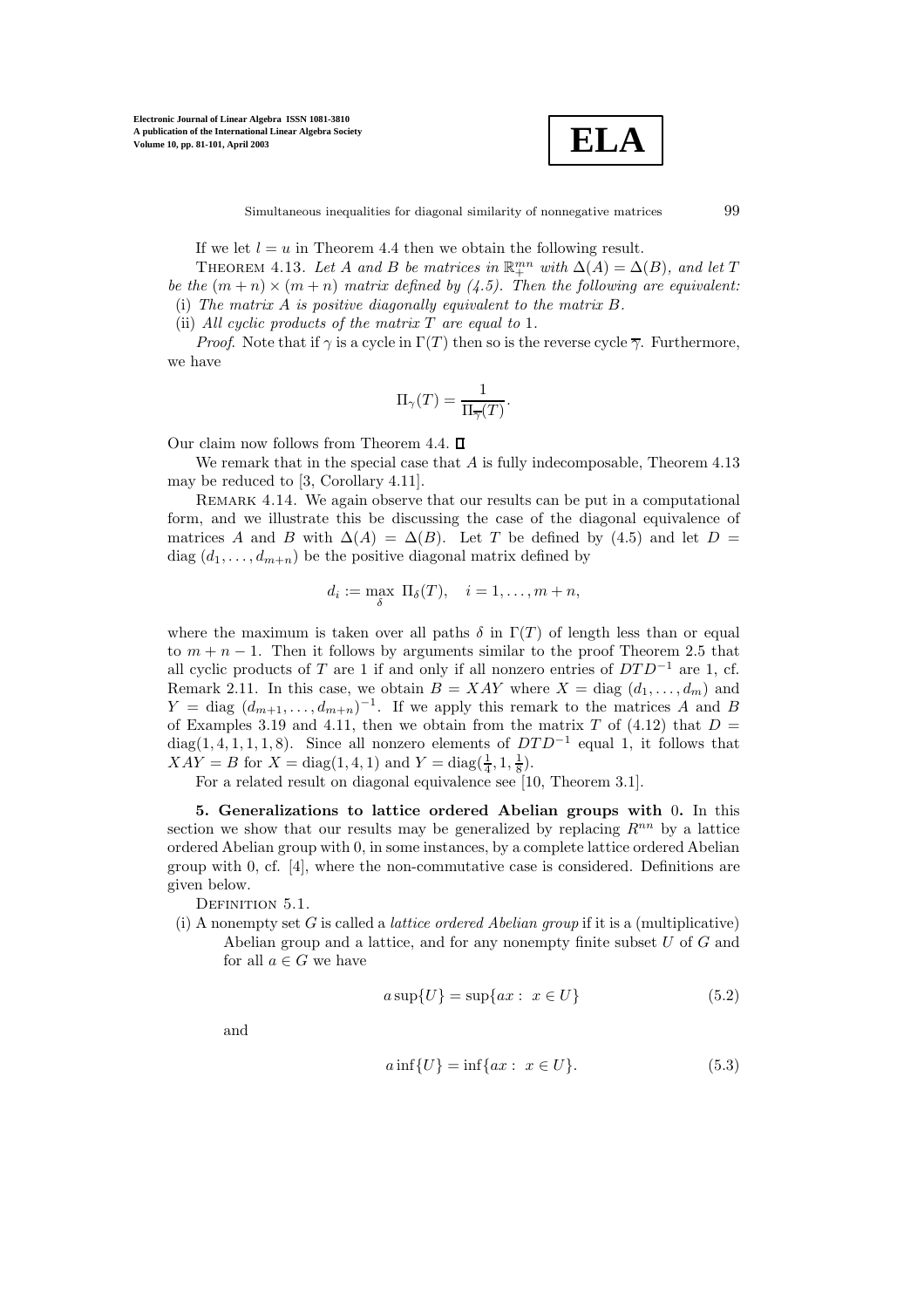

- (ii) A lattice ordered Abelian group  $G$  is called *complete* if the lattice order is complete and is compatible with multiplication, viz.  $\sup\{U\}$  exists for infinite subsets of G which are bounded above and  $\inf\{U\}$  exist in G for infinite subsets  $U$  of  $G$  which are bounded below, and  $(5.2)$  and  $(5.3)$  also hold for such subsets.
- (iii) We call  $G_0$  a *[complete] lattice ordered Abelian group with* 0 if G is a [complete] lattice ordered Abelian group and 0 is an additional element which satisfies

$$
0 < a, \text{ for all } a \in G
$$

and

$$
0 = 0a, \text{ for all } a \in G.
$$

Let  $G_0$  be lattice ordered Abelian group with 0. We note that Notation 2.3.ii and Definition 2.4 can be applied to matrices in  $G_0^{nn}$ . Results that do not involve the maximum or minimum cycle means or the quantities  $\hat{u}(M)$  or  $\hat{l}(M)$  generalize to this setting with essentially the same proofs.

To generalize the remaining results, we let  $G_0$  be a complete lattice ordered Abelian group with 0. We require new definitions for the maximal and minimal cycle means  $\overline{m}(M)$  and  $\underline{m}(M)$  to replace Definition 3.1, and new definitions for the maximal and minimal relevant set mean  $\hat{u}(M)$  and  $\hat{l}(M)$  to replace Definition 3.20.

For  $M \in G_0^{nn}$  we define the set  $U(M)$  by

 $U(M) = \{u \in G_0; u^{|\gamma|} > \Pi_{\gamma}(M) \text{ for all cycles } \gamma \text{ in } \Gamma(M)\}.$ 

It can easily be shown that  $U(M)$  is a nonempty set, containing the supremum of the elements of  $M$ , which is bounded below by the infimum of the elements of  $M$ . Therefore, we can define the *maximal cycle mean*  $\overline{m}(M)$  of the matrix M by

$$
\overline{m}(M) = \inf \{ U(M) \}.
$$

Similarly we define

$$
L(M) = \{ l \in G_0; \ l^{|\gamma|} \le \gamma(M) \text{ for all cycles } \gamma \text{ in } \Gamma(M) \}
$$

and the minimal cycle mean  $m(M)$  of the matrix M by

$$
\underline{m}(M) = \sup \{ L(M) \}.
$$

With these definitions and similar definitions for  $\hat{u}(M)$  and  $\hat{l}(M)$  (omitted here) the remaining results in the previous sections generalize to matrices with elements in a complete lattice ordered Abelian group with 0, with the exception of Proposition 3.14. The following example demonstrates that Proposition 3.14 does not generalize even to matrices with elements in a complete fully ordered group with 0 that does not contain all square roots of its elements.